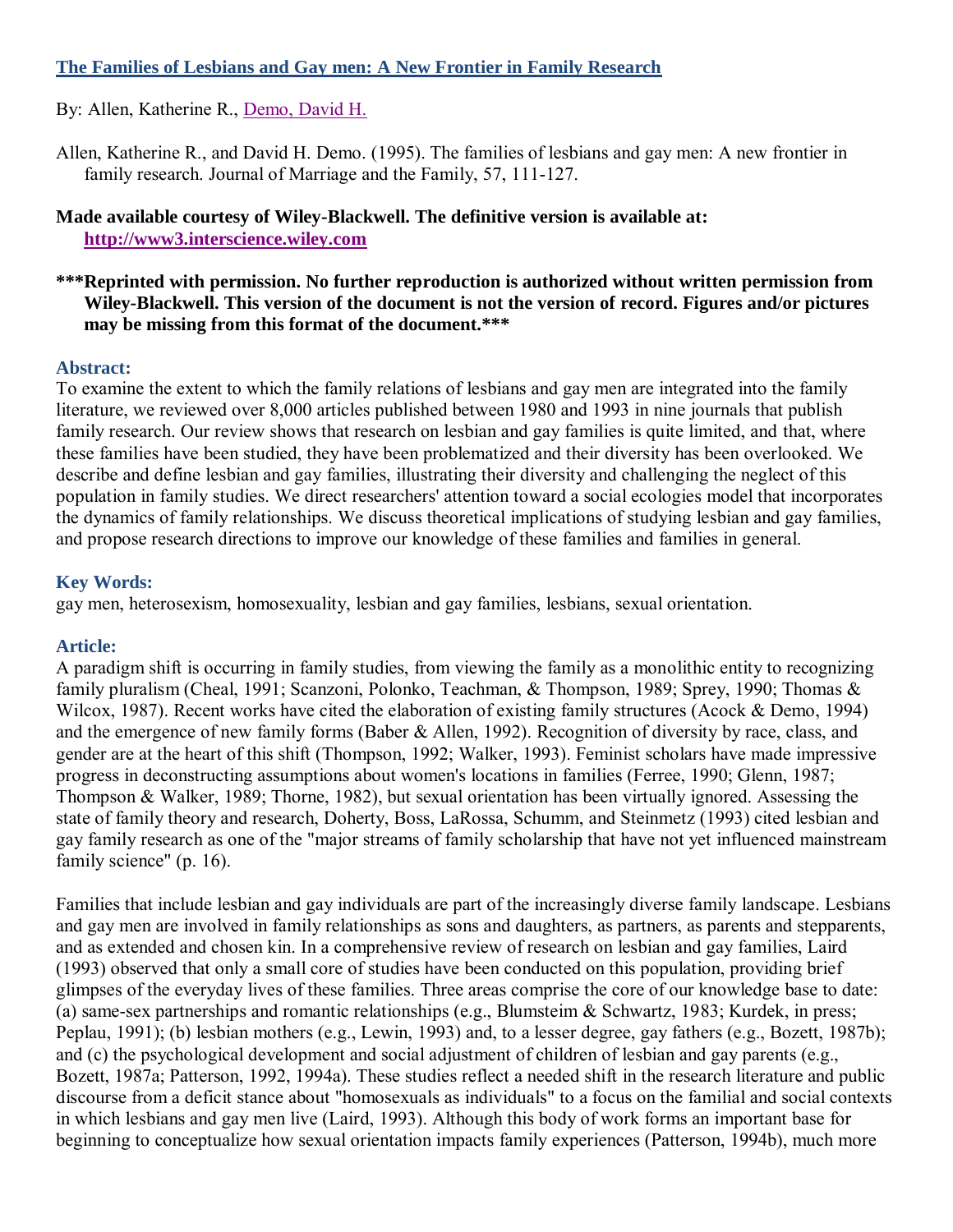work needs to be done in order to integrate the family relations of lesbians and gay men into mainstream family studies.

Sexist and heterosexist assumptions continue to underlie most of the research on families by focusing analysis on heterosexual partnerships and parenthood. Lesbians and gay men are thought of as individuals, but not as family members. This reflects the society-wide belief that "gayness" and family are mutually exclusive concepts, a belief that prevails because "the same-sex family, more than any other form, challenges fundamental patriarchal notions of family and gender relationships" (Laird, 1993, p. 295). Experience that does not fit the narrow definitions of family and kinship fails to be named or included in research investigations (Laird, 1993). The inclusion of lesbian and gay family experiences into representative studies of the population has yet to occur. By ignoring the diverse structures, processes, and outcomes of lesbian and gay families in main-stream family research, family scholars have failed to capitalize on opportunities to contribute to new theoretical understandings of families.

Perhaps some of the invisibility and silence surrounding these families is due to the lack of a clear agenda defining what researchers need to do. Given the limited information about family structure and process related to the households of lesbians and gay men, we argue that researchers must move beyond the assumption of gay and lesbian households as a social address. A social address, as Bronfenbrenner and Crouter (1983) explained, is an "environmental label--with no attention to what the environment is like, what people are living there, what they are doing, or how the activities taking place could affect the child" (pp. 361-362). We argue that, in addition to examining family structure, researchers must focus attention on family processes such as attitudes and beliefs about childrearing, decision-making and conflict resolution strategies, and parental support and discipline. A more adequate conceptualization than an exclusive focus on structure examines the person in relation to various family processes and within multiple interdependent and overlapping contexts (e.g., employment and family).

In this article, we will report on our examination of nine journals that publish family research and document the limited attention given to lesbian and gay families. We will describe and define the families of lesbians and gay men to illustrate their diversity and to highlight why the neglect of this population is no longer tenable. Our goal is to direct researchers' attention away from a social address model and toward a social ecologies model that incorporates the dynamics of family relationships (e.g., parent-child, stepparent-stepchild, grandparentgrandchild, aunt/uncle-child, couple, siblings, peers, etc.) and the multiple contexts in which sexual orientation is relevant. We will discuss theoretical implications for family studies from the study of lesbian and gay families. Finally, we will propose a research agenda to stimulate and guide future investigations that integrate lesbian and gay family experience. Our work is informed by three theoretical orientations prominent in family studies: ecological, feminist, and life course.

#### DEFINING THE FAMILIES OF LESBIANS AND GAY MEN *Diversity*

There are millions of lesbians and gay men in the United States and throughout the world about whose family lives we know very little. A preliminary step in the recognition and investigation of such families is attention to issues of identification and definition. There are many types of families that include lesbians and gay men, requiring family researchers to adopt a broad or inclusionary definition, especially in the early stages of inquiry. Yet we must be careful in labeling families. Family researchers have grappled with the limitations imposed by defining families as intact, broken, remarried, dysfunctional, military, or alcoholic. We maintain that it is equally problematic to define families that include lesbians or gay men as heterosexual families, or to define them as lesbian or gay families if some members of the family are heterosexual. In our view, levels of analysis must be distinguished clearly, and it should be explicit that individuals, not families, have sexual orientations. At the same time, in relationships where individuals share a sexual orientation, it is reasonable to define such relationships as lesbian or gay partnerships.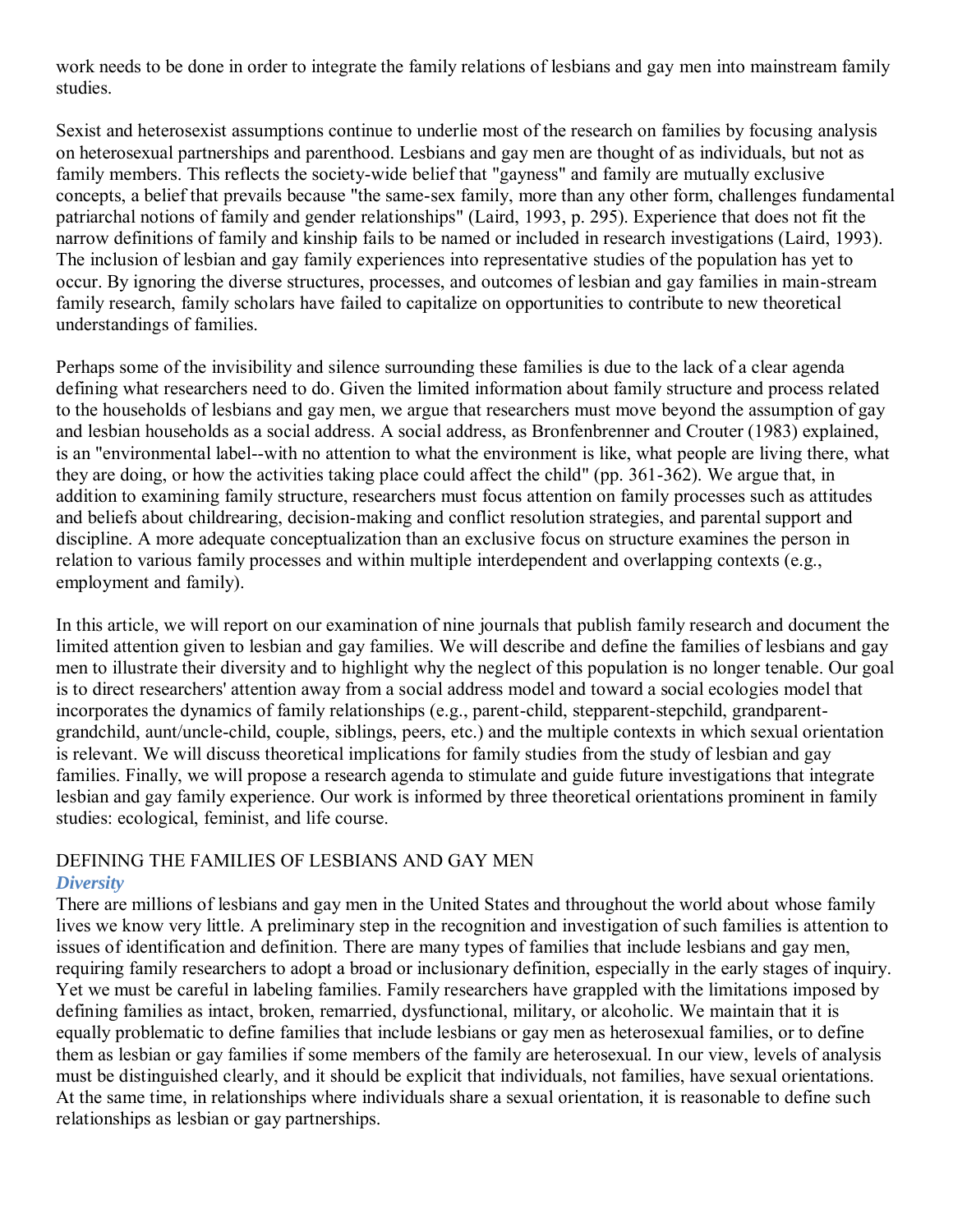Defining families becomes more complex when family members have different sexual orientations (e.g., family of origin relationships) and when there are dependent children (e.g., parent-child relationships). The proper term for families in which there is at least one lesbian or gay member is a point of controversy. Paradoxically, labels- -which are necessary to define a population for study and to provide common ground for accumulating data about a subject matter--can reduce the complexity of the phenomenon to a monolithic entity. Patterson (1994b) observed that many issues in families are the same, regardless of sexual orientation, but, in other ways, the issues lesbian and gay members face are quite different. Because of the importance of those differences and the necessity of drawing attention to the unique circumstances they face, such as coming out and prejudice, Patterson (1994b) has supported the label "lesbian and gay families" for defining families that include at least one gay or lesbian member. There are advantages and disadvantages of using the terms "lesbian and gay families" and "same-sex families," and Laird (1993) concludes that any attempt to define families is fraught with political and ideological implications. In the strictest sense, families in which members have different sexual orientations require "some new terminology such as 'mixed gay/straight' or 'dual-orientation' families" (Laird, 1993, p. 282). Thus, a gay adult from a heterosexual family of origin lives in a dual-orientation family, but he and his partner maintain a gay household. Further, although the terminology has not been widely used, a gay partnership, with or without the presence of children or stepchildren, constitutes a gay family. Limitations of the term lesbian and gay families notwithstanding, families and households containing lesbian and gay individuals have been systematically excluded from family research, requiring us to define the types of families that need to be identified and studied.

Toward this end, and recognizing the tremendous diversity characterizing the families in which lesbians and gay men live (Demo & Allen, 1994), we suggest that lesbian and gay families are defined by the presence of two or more people who share a same-sex orientation (e.g., a couple), or by the presence of at least one lesbian or gay adult rearing a child. Of course, many other families more properly would be termed dual-orientation families, and we argue that all families involving one or more lesbian or gay member(s)-whether child, adolescent, one or more parents, grandparents, or other kin--represent families that are influenced in various ways by issues and dynamics associated with homosexuality. Lesbian, gay, or bisexual individuals need not reside in the household to influence family relationships (parent-child, sibling, couple, or extended kin relations). For many reasons, residential and coresidential status are likely to vary in the case of gay male and lesbian parents, with this variation impacting on family relations (see Crosbie-Burnett & Helmbrecht, 1993; Koepke, Hare, & Moran, 1992); that is, lesbians are far more likely than gay men to have custody or to reside with their children (Laird, 1993).

To illustrate some of the family issues associated with homosexuality, consider the multiple life course trajectories and complex family dynamics of a common three-member family structure: a child living with her heterosexual mother and having a nonresidential relationship with her gay father. The identification and study of such families requires a sensitivity to, and broad definition of, lesbian and gay families. Until now, family researchers have ignored these populations, assumed their heterosexuality, studied them as single-parent families, and thus neglected a critical element in the formation, composition, and daily interaction of these families. Using the same illustration and viewing the family from the child's point of view, the daughter's family also may comprise her father's live-in male partner (or her gay stepfather) and his kin. Although research on these relationships is sparse, it is clear that many lesbians and gay men who are partnered or were formerly partnered live in step family structures, and it is likely that such families are as diverse in their dynamics as stepfamilies in which all members are heterosexual.

A further advantage of a broad definition is it enables us to better understand the rich diversity characterizing lesbian and gay families. As with heterosexual families, we lack even a rudimentary taxonomy for describing family diversity. Yet countless variations of lesbian and gay families exist, including families that "are formed from lovers, friends, biological and adopted children, blood relatives, stepchildren, and even ex-lovers, families that do not necessarily share a common household" (Laird, 1993, p. 294). Among these are families that are diverse with respect to the number and sexual orientation of adults heading the household. For example, there may be one adult lesbian, one adult gay male, two adults (both gay males), two adults (both lesbians), two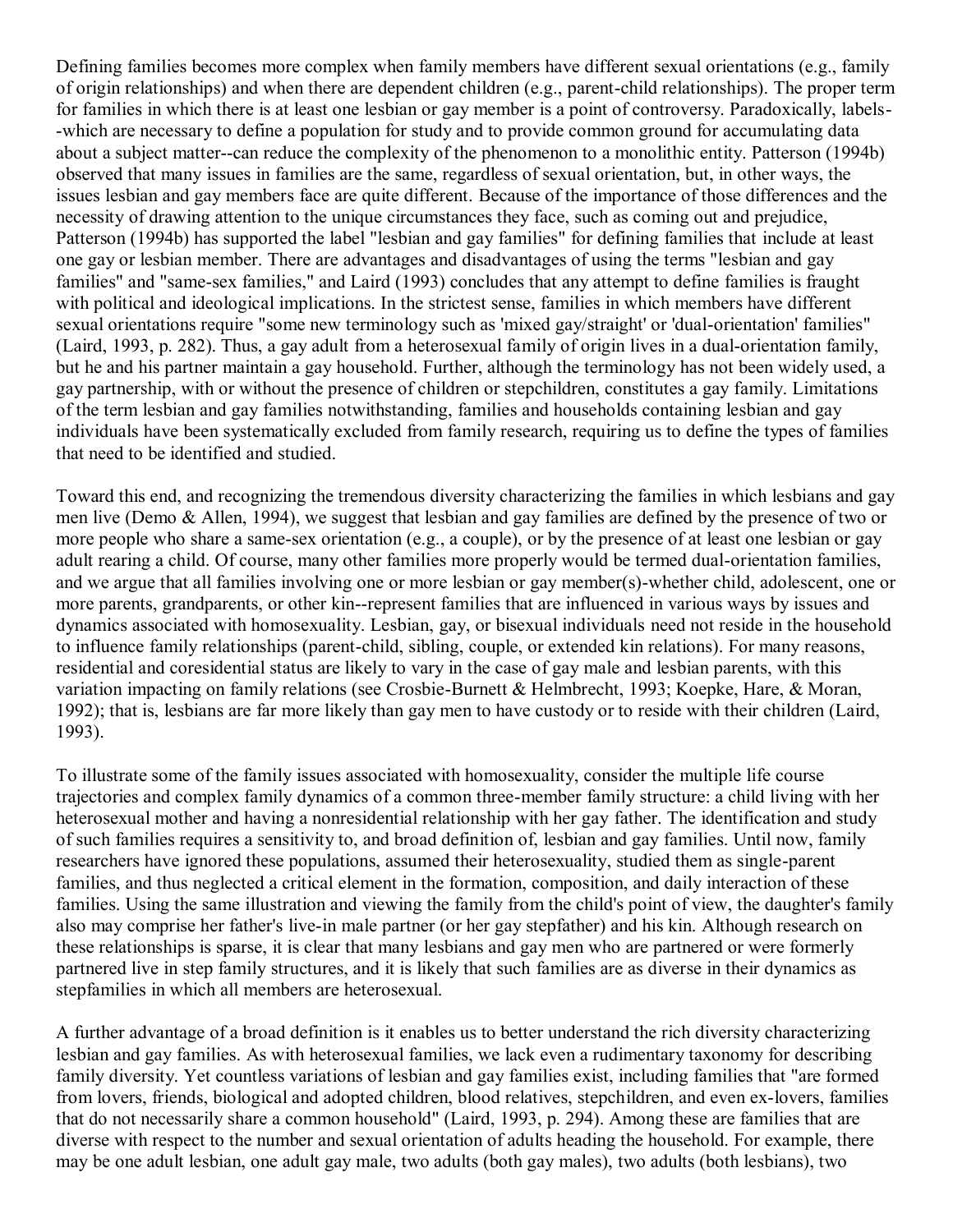adults (one lesbian and one heterosexual or bisexual partner), two adults (one gay male and one heterosexual or bisexual partner), or some combination of more than two lesbian, gay, and/or heterosexual partners. A second dimension of diversity within lesbian and gay families is signified by the presence of lesbian or gay children, adolescents, or adult children in families headed by one or more gay adults--that is, families in which there are at least two members with a lesbian or gay identity. A third dimension is characterized by the presence of a lesbian or gay child, adolescent, or adult child living with one or more heterosexual parents. Fourth, there are lesbian or gay families consisting of stepparent-stepchild and/or stepsibling relations involving at least one lesbian or gay family member, again requiring careful distinctions between families and households (Rapp, 1982), and between stepfamilies and step-households (Coleman & Ganong, 1990). A fifth dimension of family interaction influenced by homosexuality involves relations with a lesbian or gay grandparent, aunt, uncle, or other kin, whether affinal or consanguineal. All of these variations exist in addition to the variation that characterizes other, presumably heterosexual, families, including variation by race, age, income, education, number of children, children's gender, and duration of couple relationship. Unfortunately, what little we know about lesbian and gay families to date is based on small samples of predominantly white, urban, middle-class, highly educated respondents (Laird, 1993; Patterson, 1992). One final and important consideration regarding diversity is that the intersections of gender and sexual orientation have implications for varying structures and dynamics in the families of lesbians compared with the families of gay men (Blumstein & Schwartz, 1983; Harry, 1983; Kurdek, in press; Peplau & Cochran, 1990).

#### *Demographics*

It is impossible to know precisely how many lesbian and gay individuals live in this country or how many children under the age of 18 have lesbian or gay parents. PFLAG, the Federation of Parents, Families and Friends of Lesbians and Gays, states that one out of every four families has a gay member (Goodman, 1991). However, three problems in identifying accurate demographics are: (a) varying definitions of sexual orientation, (b) the ongoing exclusion of lesbian and gay people from research investigations, and (c) the further exclusion of bisexuality. Harry (1983) concluded that sampling biases will continue until questions on sexual orientation are included in general probability surveys. Further, it is important to note that in the climate of heterosexism and homophobia in the wider society, many people who identify as lesbian or gay do not disclose their orientation because of fear of the reactions of others.

Many researchers cite the estimates provided by Kinsey and associates (Kinsey, Pomeroy, & Martin, 1948; Kinsey, Pomeroy, Martin, & Gebhard, 1953) that approximately 10% of the population in the United States defines itself as predominantly lesbian or gay. Voeller (1990) clarified how the Kinsey Institute data led to the widely cited 10% figure:

37% of males had a postpubertal homosexual experience, as had 20% of women. . . . For those who had predominantly homosexual experience (4s, 5s, and 6s on the Kinsey scale), the percentages were about 7% for women and 13% for men (depending on just which data you used). As there are about equal numbers of each gender, an average of 10% of the population could be designated as gay, that is, to the homosexual side of the midpoint 3 on the scale, a percentage Gebhard (1977), at the Kinsey Institute, recalculated and confirmed. (p. 33)

However, the Kinsey et al. figures are questionable because: (a) the prevalence of same-sex sexual orientations and experiences may be much different now from when the original data were collected between 1938 and 1948, and/or may be different now from when the follow-up data were collected, ending in 1963, and (b) the Kinsey sample was not a probability sample and has been criticized on methodological grounds (Fay, Turner, Klassen, & Gagnon, 1989; Terman, 1948). Analyzing national probability survey data collected in 1970 and 1988, Fay et al. (1989) estimated that roughly one-fifth of adult American males have had at least one homosexual experience, and that between 3% and 6% of the adult population is exclusively homosexual. They speculated that many individuals with regular or frequent homosexual activity are currently married or were previously married, indicating bisexual orientations and changes in sexual orientations over time. Although they did not provide comparable data for lesbians, they argued that because of societal intolerance, the observed percentages probably represent lower bounds of the true incidence of same-sex behavior.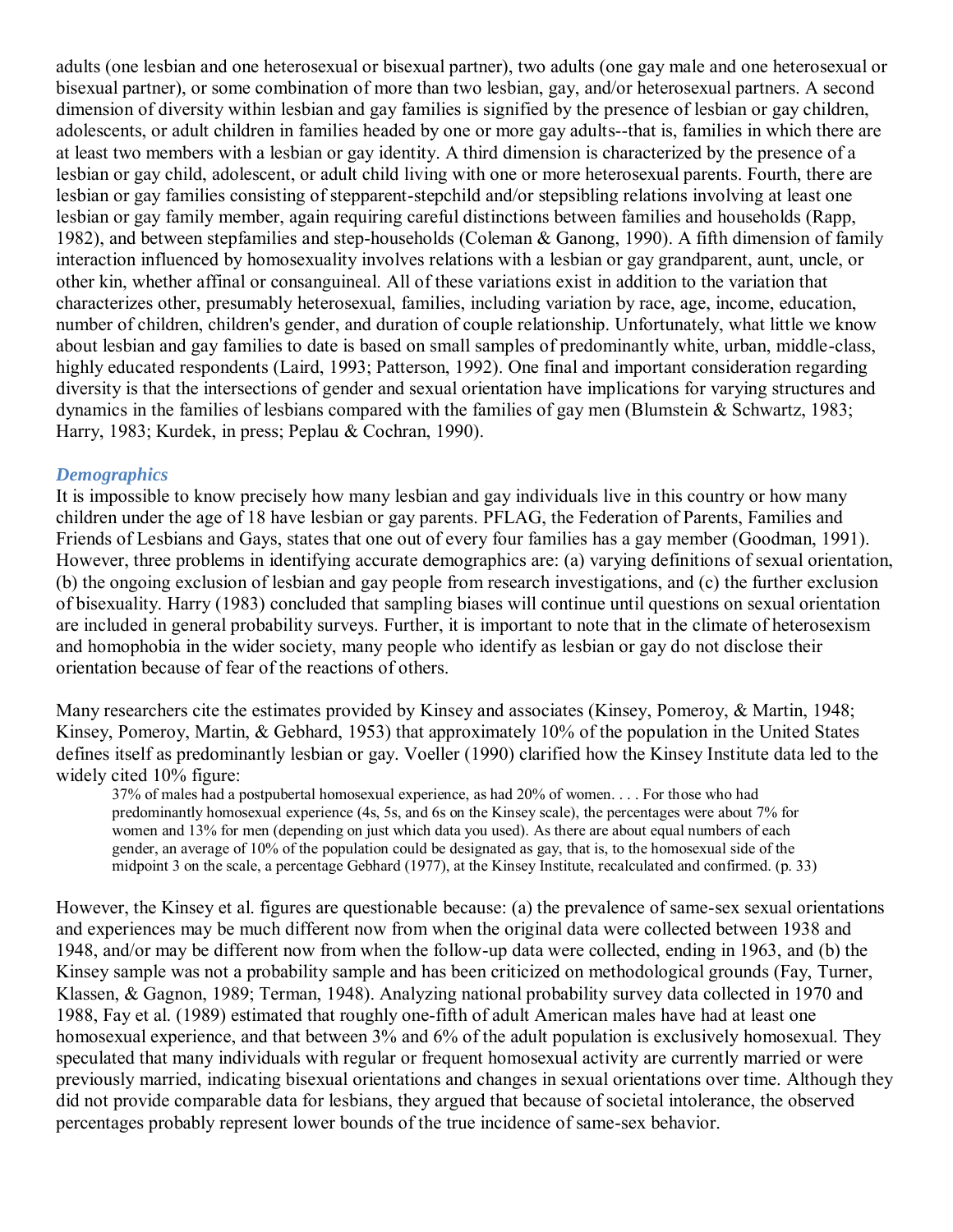Clearly, there is good reason to suspect that the net bias in self-reports of homosexual experiences is negative. . . . Societal intolerance of same-gender sex may diminish survey respondents' willingness to provide complete and accurate reports of behaviors that are classified as crimes in many states. (Fay et al., 1989, p. 346)

Adopting a broad definition of lesbian and gay families also means that the numbers or percentages pertaining to lesbian or gay adults are probably very conservative estimates of the number of households including lesbians and gay men, not to mention families including lesbians and gay men. Harry (1983) summarized the demographics of seven studies of gay men and found that an average of 20% of gay men have been heterosexually married, with a range of 14% to 25% across the seven investigations. Bell and Weinberg (1978) found that about half (52%) of these former marriages resulted in at least one biological child (Harry, 1983). Bozett (1987a) estimated that between 1 and 3 million gay men are natural fathers. However, this is a conservative estimate of gay fathers because it does not include gay men with adopted, foster, or stepchildren, or those who become fathers through other means such as sperm donation (Bozett, 1987b).

Harry's (1983) summary of four studies of lesbians revealed that about one-third have been heterosexually married. About half of these marriages resulted in children (Bell & Weinberg, 1978). Estimates of lesbian mothers vary. Falk (1989) cited a range of 1.5 to 5 million lesbians who reside with their children. It is unknown how many women become mothers through donor in-semination, but clinicians and researchers agree that it is substantial and increasing (Gottman, 1990; Patterson, 1994a). In spite of the problems of determining exact estimates of the number of children living with lesbian or gay parents, most researchers accept Schulenberg's (1985) estimate that at least 6 million children under age 18 have gay or lesbian parents. The Editors of the Harvard Law Review (1990) reported that "approximately three million gay men and lesbians in the United States are parents, and between eight and ten million children are raised in gay or lesbian households" (p. 119). In short, the sheer demographic prevalence of lesbian and gay individuals provides ample justification for family researchers to acknowledge and investigate the diverse families in which lesbians and gay men live.

# EXCLUDING THE FAMILIES OF LESBIANS AND GAY MEN IN FAMILY RESEARCH

Very little research has been published or presented in family studies that identifies or examines gay men, lesbian women, and their family relations. Some theories and research traditions explicitly exclude consideration of lesbian and gay families. For example, pro-marriage and pro-nu-clear family biases are evident in family development theory, which defines the family "as a social group regulated by the norms of the institution of marriage and the family" (Rodgers & White, 1993, p. 236). The 1990 Journal of Marriage and the Family Decade in Review mentions the term "homosexual couples" in only one article (Noller & Fitzpatrick, 1990), thus offering even less than the two columns of print in the 1980s review, in which Macklin (1980) included a brief summary of literature on same-sex intimate relationships.

To identify and assess the extant literature on lesbian and gay families, we conducted a systematic review of the three leading journals in family studies: Journal of Marriage and the Family (JMF), Family Relations (FR), and Journal of Family Issues (JFI). We selected these journals for several reasons. JMF and FR are the two journals published by the National Council on Family Relations. JMF is widely recognized as the flagship journal in family studies, and FR is the leading outlet for applied family research. JF1, published by Sage, also is a highly respected journal in the field and is sponsored by the National Council on Family Relations.

We examined the topics of articles published in these journals from 1980 to 1993. First, we searched for the following key words in the subject index of JMF and FR (JFI does not have a subject index) indicating an explicit reference to a same-sex orientation: bisexual, gay, heterosexism, homophobia, homosexual, lesbian, sexual orientation, and sexual preference. We also looked for terms such as AIDS, alternative lifestyles, feminism, heterosexuality, nontraditional families, reproductive technologies, and sexuality. This process yielded few studies, thus requiring a careful examination of the contents of each article.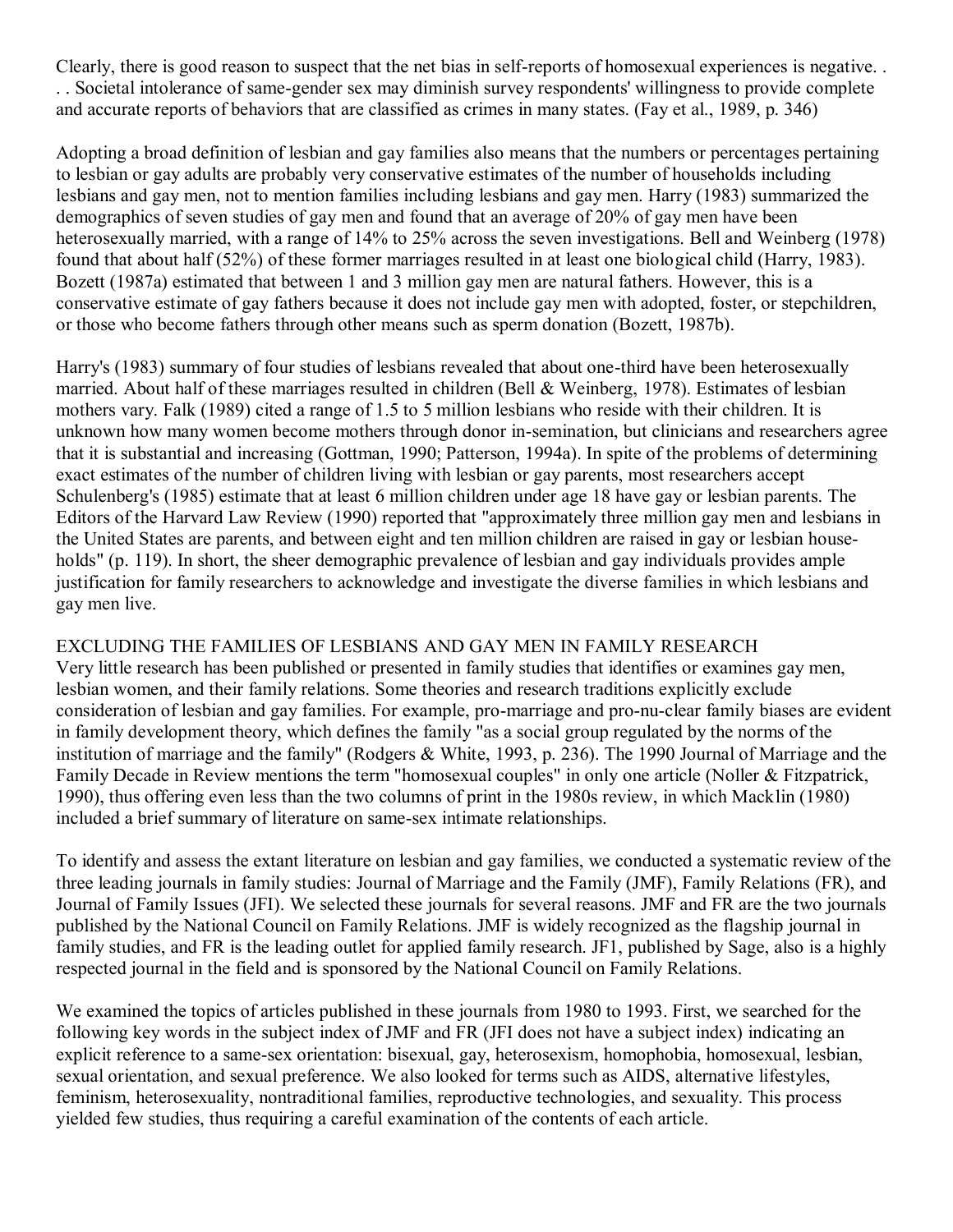Next, we examined every article published from 1980 through 1993. We read the titles and abstracts of every article published during this period, and we read the complete articles in cases where any of the above key words were included in the title or abstract. We also skimmed articles with titles and abstracts that did not contain any explicit terms referring to sexual orientation. To obtain the numbers reported in Table 1, we counted all original substantive articles, resource reviews, and invited exchanges, and excluded editor's comments, book and media reviews, and feedback regarding previously published articles. To be counted as "explicit content," the central focus of the article had to be on sexual orientation or preference, the experiences of gay men or lesbians, homosexuality, or bisexuality. If the focus of the article was on something else, but one of these topics regarding sexual orientation was mentioned in the article, it was counted as an article with "related content."

#### *Family Relations*

For the period from January 1980 through October 1993, a total of 971 articles was published in Family Relations, a journal dedicated to applied family studies. Of these articles, 10 (or 1%) involved explicit study of lesbians, gay men, or issues pertaining to sexual orientation (see Table 1). Eight articles (Bozett, 1980; Crosbie-Burnett & Helmbrecht, 1993; Hare & Richards, 1993; Koepke et al., 1992; Renzetti, 1989; Robinson, Skeen, Hobson, & Herrman, 1982; Schrag, 1984; Wisensale & Heckart, 1993) in the past 14 years examined issues of family relations (e.g., parent-child relations, childrearing values, couple relations, support, communication, conflict, violence) in the context of lesbian or gay families, or what we call the social ecology of families that include one or more lesbian or gay members. Two articles examined AIDS (acquired immune deficiency syndrome) and gay family members (Cleveland, Waiters, Skeen, & Robinson, 1988; Macklin, 1988).

An additional 40 articles (or 4%) contained information on sexuality education and other issues that mentioned homosexuality or sexual orientation. Most of these articles, termed "related content" in Table 1, are concerned with homosexuali-ty as an alternative lifestyle, as deviant, as related to AIDS, and as an environment or social address with unique problems. Over the span covering 1980 to 1993, there were some gradual but noticeable shifts in the attention devoted to lesbian and gay families, in the topics studied, and in the language used to describe issues beating on lesbian and gay families. Through 1987, there were very few articles (16 out of a total of 564, or less than 3%) that even mentioned homosexuality. In the October 1981 special issue on family life education, homosexuality was not among the topics discussed. During these years, the focus was on marriage as a monolithic relationship type. Certain values were reflected in the articles: having two parents, involvement of fathers, and good communication between parents and children. Articles on sexuality education assumed that hetero-sexuality is normative, exclusive, and permanent. Alternative lifestyles were defined in terms of heterosexual variations, such as cohabitation. Ho-mosexuality was never advocated nor seen as acceptable for youth.

Some shifts occurred in the late 1980s. Although the frequency of articles in Family Relations mentioning or focusing on homosexuality increased slightly during this period, the articles continued to be mostly about sexuality education curricula. Issues about homosexuality appeared in more diverse contexts, using more appropriate and gay-affirmative language. The frequency of articles related to AIDS increased sharply beginning in 1988. Of course, AIDS is a disease affecting individuals (and families) of all sexual orientations, but there was not a corresponding increase in research on other issues affecting lesbians and gay men, such as their relationships or parenting styles. Instead, the preoccupation continued with defining lesbians and gay men by their sexual behavior.

Over the most recent period, 1990-1993, lesbians and gay men gained modest visibility in applied family studies, but still with definite limits. Three trends are apparent: There was a marked increase in articles examining sexual orientation during this period, AIDS forced people to talk about sexual behavior of all types, and there was greater recognition of family diversity, including the families of lesbians and gay men. This recognition ranges from a perfunctory mention of "homosexual families" in a list of other diverse family types to illustrations and examples involving lesbians and gay men. The editor's call for papers for a special issue on family diversity (July, 1993) specifically requested articles examining a wide variety of family types. Over the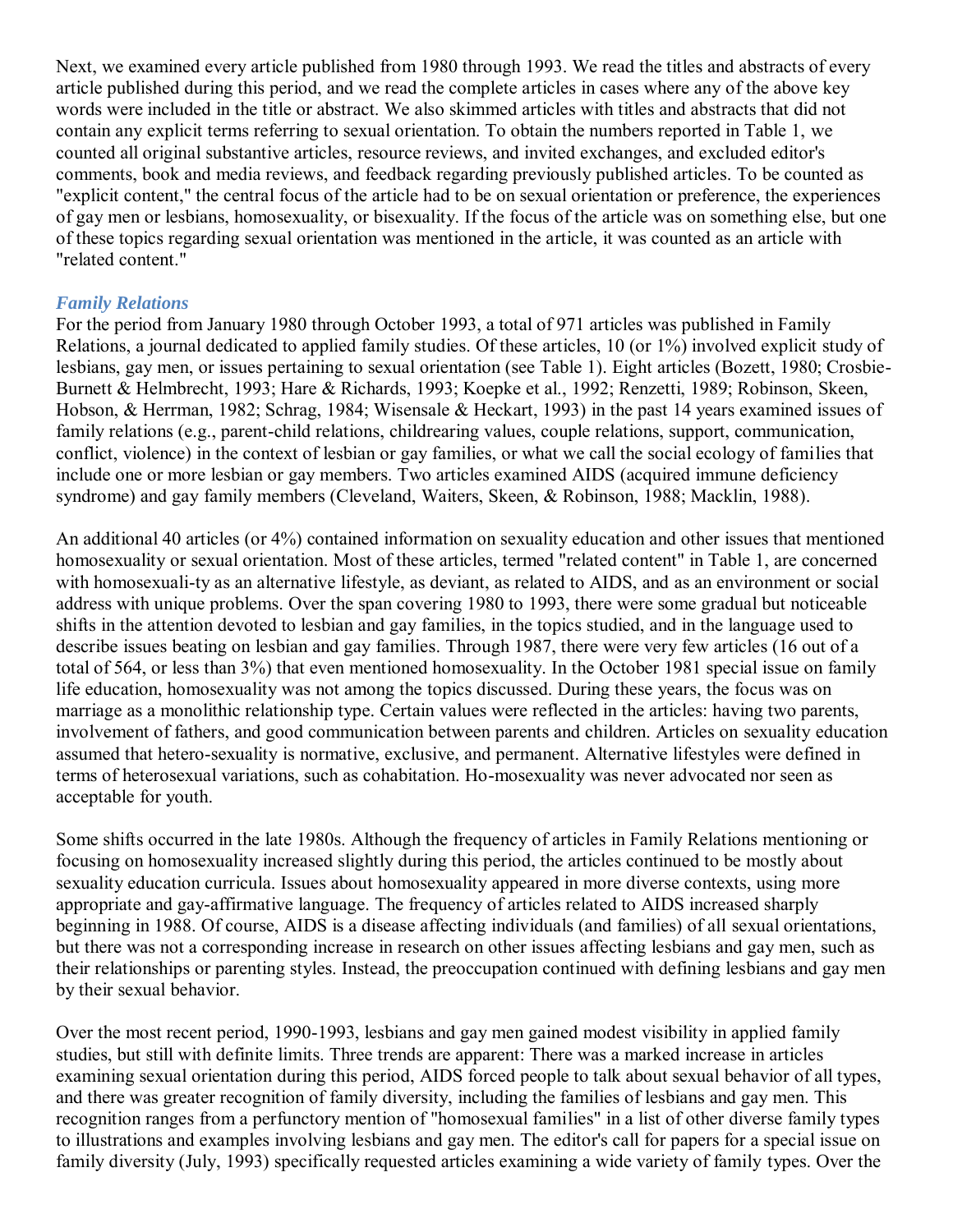past 2 years, articles on relationship quality (Koepke et al., 1992) and domestic partnerships (Wisensale & Heckart, 1993) involving lesbian and gay couples appeared for the first time in FR.

In sum, the gradual trend since 1980 has been from mentioning monolithic homosexuality as a topic to be included in a sexuality education program, to discussing gay men in articles about AIDS, to discussing lesbians and gay men in contexts beyond their homosexuality, that is, as family members, parents, and partners. Still, it is clear that lesbian and gay families are commonly ignored, poorly understood, stigmatized, and problematized. Family practitioners view gay parents as holding a master status; their sexual orientation clouds the perception of them as parents, partners, or extended kin. We have yet to reach the point where they are viewed as family members who happen to be lesbian or gay. Only in the past few years have there been discussions in the premier applied family journal--a journal designed for practitioners--of multiple contexts associated with being lesbian or gay.

# *Journal of Marriage and the Family*

Our review of the Journal of Marriage and the Family, the flagship journal for basic research on families, uncovered even fewer studies related to lesbian and gay families. For the period from February 1980 to November 1993, a total of 1,209 articles was published in JMF, only two of which involved explicit study of sexual orientation or homosexual experience (Table 1). The first of these was Reiss' (1986) Burgess Award Address in which he expanded his theory of sexuality to apply to "both heterosexual and homosexual relationships" and integrated references to homosexuality throughout. In the second article, Williams and Jacoby (1989) compared attitudes about homosexual and heterosexual experiences of college students from the University of North Dakota and Harvard University. They found evidence of a generalized homophobia, whereby students overwhelmingly rejected as potential mates those individuals with any form of same-sex experience. Family and relational issues were not studied.

An additional 23 articles (or less than 2% of articles published in JMF) either mentioned homosexuality or addressed only peripherally issues related to sexual orientation. In articles examining a wide range of topics including dating, nuclear and extended family structures, marital adjustment, wives' employment, parenting behavior, and premarital and/or extramarital sexual permissiveness, the status of marriage and heterosexuality are automatically and routinely assumed. Generally, each attempt at new knowledge begins with marriage and heterosexuality as baseline assumptions. There are, of course, exceptions. Reiss (1981) described Americans' intolerance and fear of homosexuality, and D'Antonio (1985) documented that, in American Catholic families, "Homosexuality is presented as an even graver deficiency [than masturbation] since it prevents people from becoming sexually mature, maturation being a function of the heterosexual relationship" (p. 397).

For the most part, lesbians and gay men, as individuals or couples, but rarely as members of families, are mentioned at the beginning or end of an article in a list of examples of diverse experience. Hendrick (1988), for example, recognized gay couples as one type of alternative relationship for which her revision of the Dyadic Adjustment Scale might apply.

Research published in the Journal of Marriage and the Family in the past few years seems to indicate that family researchers are beginning to be more sensitive to, or at least more cognizant of, sexual orientation. Thompson (1992), for example, illustrated feminist standpoint theory with a cogent discussion of lesbian identity. Tucker and Taylor (1989), in the only article that mentions Black Americans and sexual orientation, addressed a methodological problem in posing questions about romantic involvement to unmarried individuals. They explained that the question, "Do you have a main romantic involvement at this time?" did not distinguish gender and could have "elicited some gay and lesbian relationships" (p. 658). Fossett and Kiecolt (1991) explicitly recognized the problem presented by "homosexuals" for investigators conducting research on the sex ratio and heterosexual marriage markets. Noting that reliable information about the geographic distribution of gays and lesbians is "virtually nonexistent" (p. 955), they advised that "homosexuals should probably be excluded from the sex ratio in conventional analyses," but as a practical matter, researchers should keep them "in mind when examining outliers and anomalous cases" (p. 944). Despite this growing recognition that lesbian and gay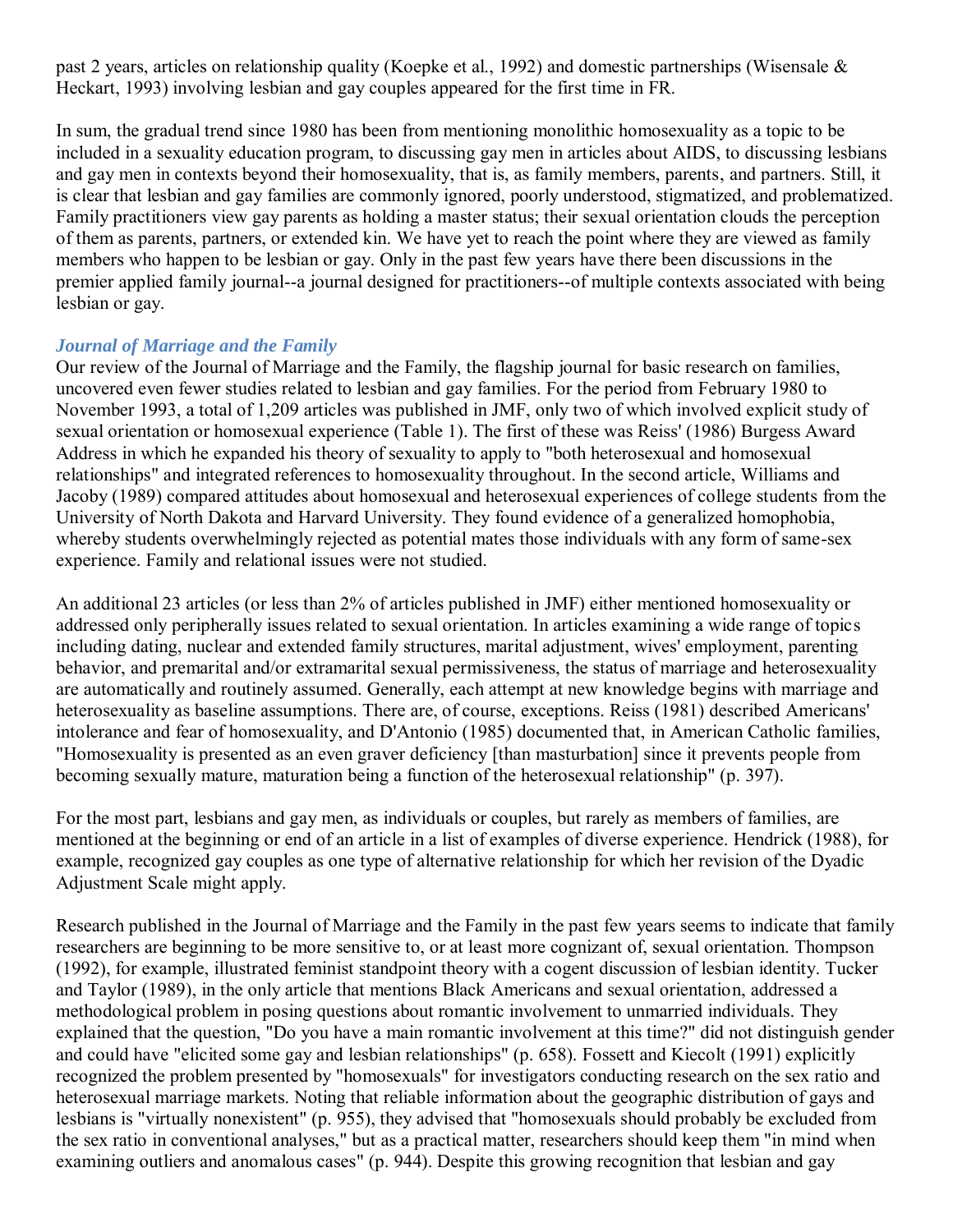populations challenge conventional ways of thinking about and studying families, family research is derelict in its responsibility to investigate, describe, and explain the life course and social ecology of lesbian and gay families.

Another trend is evident in recent investigations that do not examine or consider sexual orientation but have implications for lesbian and gay parenting. Downey and Powell (1993) conducted a comprehensive analysis of 35 social psychological and educational outcomes for children in different living arrangements to evaluate the evidence for the "same-sex parent argument." This argument, based largely on psychoanalytic and social learning theories, holds that the presence of and identification with the same-sex parent is necessary for the child's healthy emotional adjustment and appropriate gender role development. The argument is frequently used to deny lesbians and gay men custody of their children, and more broadly to challenge the adequacy and competence of lesbian and gay parents. Importantly, Downey and Powell found no evidence to support the same-sex argument. However, the authors were unable to consider the parents' (or children's) sexual orientation because the national data set they used did not collect these data.

Basic family research lags behind applied work intended for practitioners. Much of the research published in JMF is based on large data sets that systematically exclude lesbians and gay men. For example, nonmarital cohabitation, consistent with U. S. Bureau of the Census designation, is explicitly defined as "opposite sex partners" (e.g., Bumpass, Sweet, & Cherlin, 1991; Glick, 1988; Surra, 1990). The deletion of same-sex unions from new data sets that are supposed to be representative of the population denies lesbian and gay couples and families an opportunity to be counted.

#### *Journal of Family Issues*

For the period spanning March 1980 (the first issue of JFI) to December 1993, a total of 418 articles was published. There is far less substantive inclusion of lesbians and gay men in JFI than in JMF or FR. No article explicitly examined lesbian or gay families or issues related to sexual orientation; 14 articles (3.3%) contained related content.

For the first 7 years of JFI (1980-1986), same-sex relationships were mentioned in only two contexts: in a list of several alternative lifestyles departing from the traditional nuclear family, or as an experience opposed by the extreme religious right (Cherlin, 1983; Scanzoni, 1982; Stuart, 1984). An exception is Walker and Thompson's (1984) suggestion that studying lesbians and gay men provides a way of broadening the literature and gaining a better understanding of family life.

One sign of visibility appeared in the late 1980s, as discussion of homosexuality and homosexual relationships was used as a criterion for evaluating family textbooks (Meyer & Rosenblatt, 1987). Through the early 1990s, however, there was a consistently narrow interpretation of family issues. One of the distinguishing characteristics of JFI is that, each year, two of its four issues are devoted to special topics. A liberating feature of special issues, and of the many invited papers they contain, is the greater latitude researchers have to transcend conventional boundaries, frameworks, and modes of thinking. Yet research published in JFI is characterized by a systematic exclusion of lesbians and gay men, an exclusion that is manifested in both subtle and covert ways. At a subtle level, some authors acknowledge that they deliberately excluded lesbians and/or gay men and cite a particular reason for doing so, thus recognizing both the diversity and the relevance of sexual orientation. For example, Martinson and Wu (1992) described how their elaborate coding scheme used to define 20 family types excluded families in which children are raised by same-sex couples. As with other studies using secondary analysis, the authors were unable to examine the influence of parental sexual orientation because these data were not collected. Similarly, Marsiglio (1991) acknowledged that he excluded gay fathers from his analysis of male procreative consciousness and responsibility. At a more covert level, most authors ignore sexual orientation altogether, assume its irrelevance, or assume their sample consists entirely of heterosexuals. Studies of cohabitation, for example, routinely assume this experience is a developmental stage in a natural progression leading to mate selection and marriage. Likewise, research on teenage sexuality rarely acknowledges same-sex scripts, relationships, or attractions. The pervasive, insidious, and multidimensional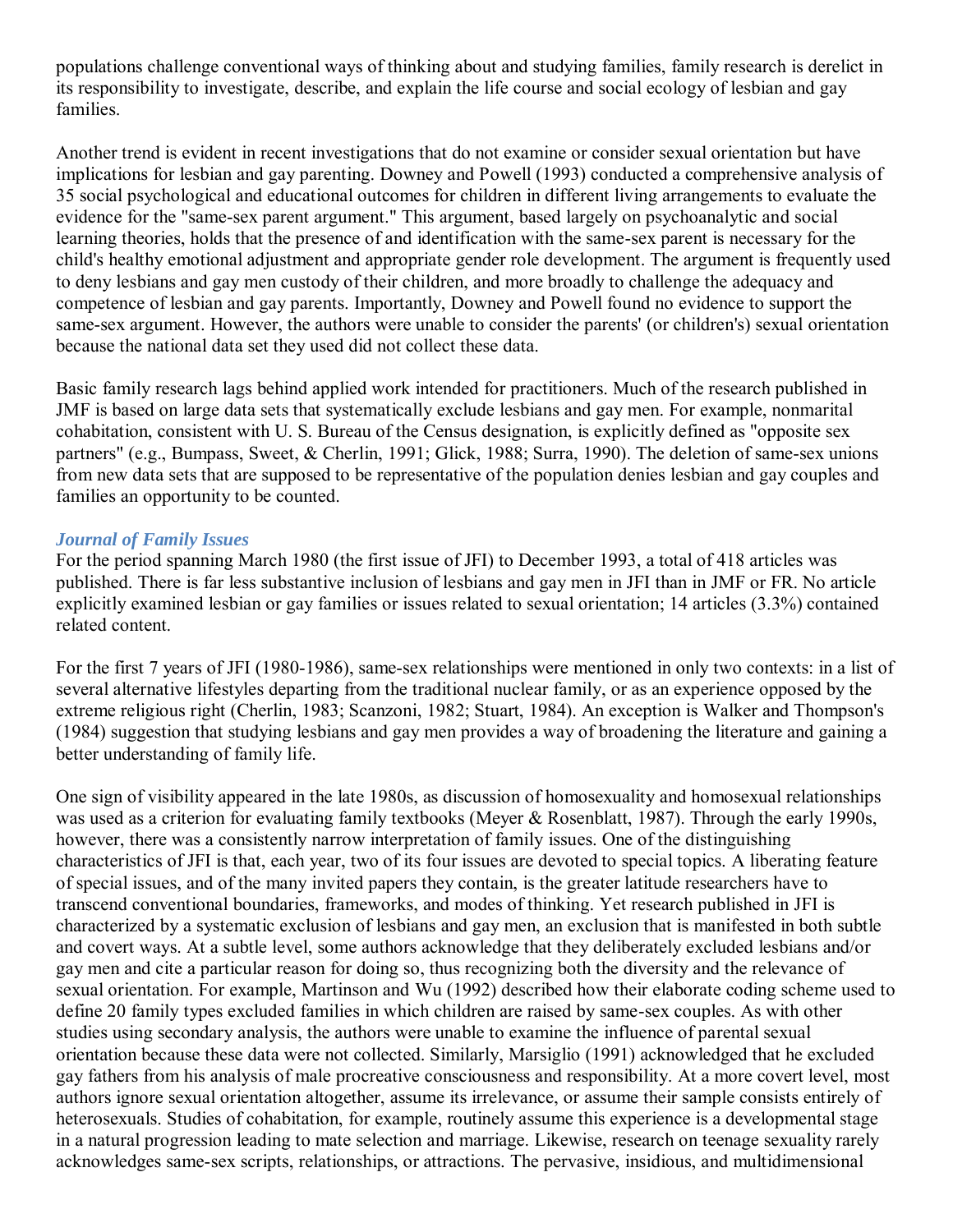nature of heterosexist bias in family research also is evidenced by a persisting focus on the sexual behavior of lesbians and gay men, by references to their relationships using the pejorative term "homosexual," and by ignoring broader aspects of their family relations.

Recently, there has been greater recognition of diversity. The March 1993 special issue, "Re-thinking the Family as a Social Form," shows some change, containing three articles that mention diversity by sexual orientation. There are indications that researchers are beginning to question the adequacy of their concepts, measures, and theories. White (1992) pointed out some limitations of relying on marital status as a major explanatory variable. Bould (1993) argued that the census definition of the term familial obscures many aspects of familial caregiving by failing to recognize "ties that are solely emotional and lacking in any legal or blood relationship" (p. 136). And Scanzoni and Marsiglio (1993) proposed a theoretical framework for incorporating and valuing a variety of family structures, including same-sex couples, a framework intended to replace "the prevailing dichotomy" of benchmark family versus deviant alternative family.

# *Other Outlets for Family Scholarship*

Collectively, the three leading journals dedicated to family research published 2,598 articles between 1980 and 1993, of which 12 articles (less than half of 1%) focused on the families of lesbians and gay men. With so few studies of lesbian and gay families appearing in the major family journals, the question arises as to whether the exclusion and invisibility extend to related fields. Has relevant research been published in journals in psychology, sociology, human development, or close relationships? Or are these fields similarly characterized by the marginalization of issues related to diverse sexual orientations?

To address these questions, we conducted a thorough review of leading journals in related fields. We examined the following: the preeminent developmental journal, Child Development published by the University of Chicago Press for the Society for Research on Child Development; two journals published by the American Psychological Association (APA), Journal of Family Psychology and Developmental Psychology; two highly influential and prestigious general sociology journals, one published by the American Sociological Association, American Sociological Review, and one published by University of Chicago Press, American Journal of Sociology; and a top journal in the field of close relationships, Journal of Social and Personal Relationships. We read the titles and abstracts of every article and research note published in these journals between 1980 and 1993, searching for any of the key words described earlier (bisexual, gay, heterosexism, homophobia, homosexual, lesbian, sexual orientation, and sexual preference). We read articles containing these key words in the abstract, as well as articles containing related wording in the abstract (e.g., male couples, female couples).

Space does not permit a detailed discussion of our review of each of these journals, but we provide below a concise summary of the frequency and general content of articles related to sexual orientation. The numbers reported in Table 2 specify the total number of articles and research notes published in each journal over the 14 year period. We did not include comments, replies, editors' introductions, book reviews, or other reports that did not contain abstracts, with one exception. For the Journal of Family Psychology, the first 5 years of the journal contained numerous lengthy comments, replies, and key editorials, and these are reflected in the numbers we report in Table 2. We also report in Table 2 the number of articles each journal published between 1980 and 1993 on the broad topic of sexual orientation.

Collectively, the six related journals published 5,465 articles and research notes over this period, of which only 15 articles (less than one-third of 1%) concerned issues related to sexual orientation. In short, research is sparse on the families of lesbians and gay men, and the exclusion characterizes diverse disciplines, substantive areas, and publication outlets.

The Journal of Family Psychology (JFP), which began as a family therapy journal in 1987, has become a mainstream psychology journal since its publication by APA in 1992. Marriage is the cornerstone of the families treated and studied by psychologists publishing in JFP. Only three articles (Kurdek, 1992a; Kurdek, 1992b; Ross, 1988) out of 213 (or slightly more than 1%) broached the subject of sexual orientation, reflecting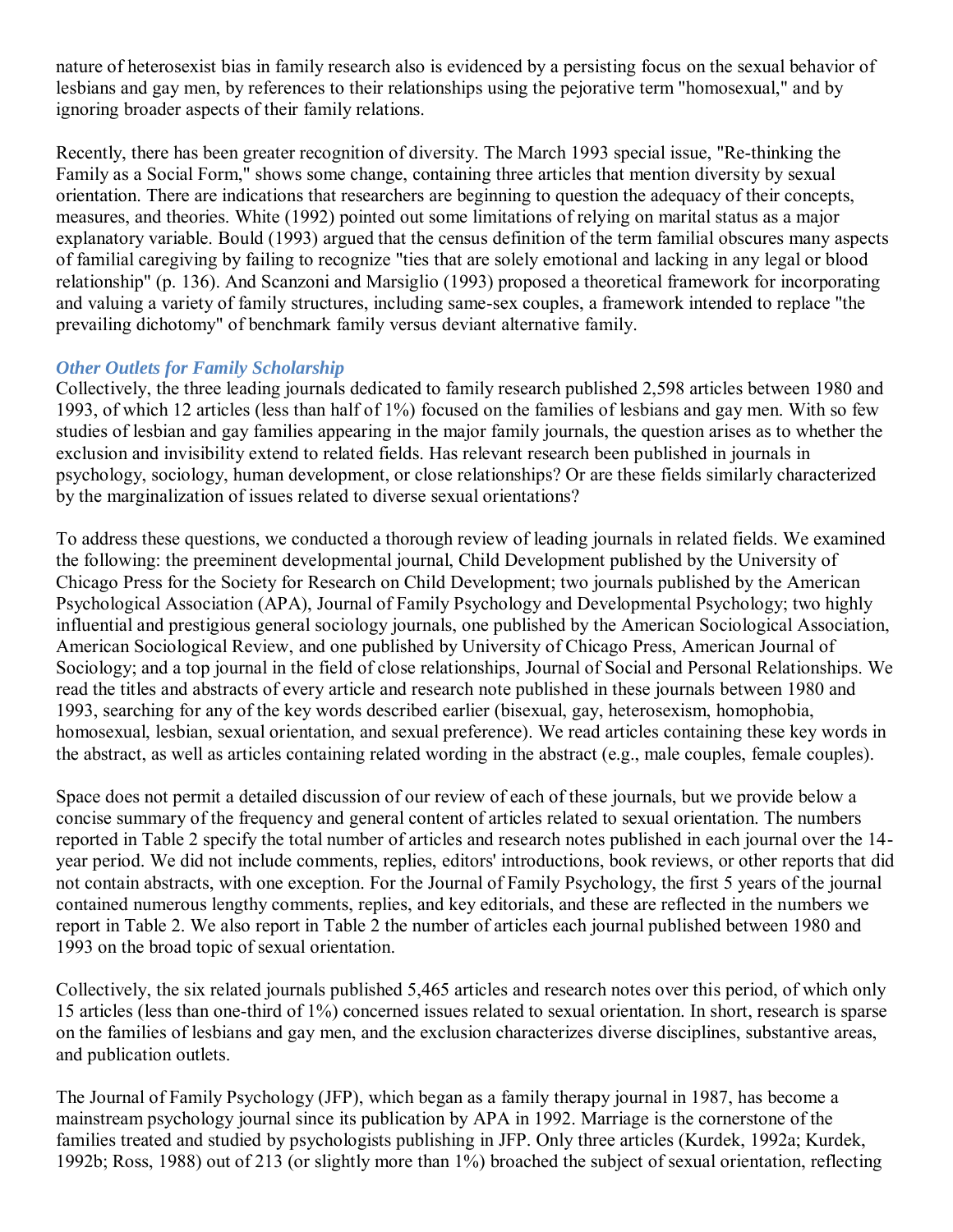the marginalization of lesbians and gay men in family psychology. The traditional model, legal definitions of family, and "the standard package" prevail, with studies routinely employing samples of husbands and wives, fathers and mothers. Few studies even acknowledge that heterosexual marriage was a requirement for inclusion.

Child Development (CD) published 2,102 articles between 1980 and 1993, the vast majority of which were experimental studies involving infants and young children in laboratory settings. Although many studies linked aspects of the family environment such as mother-child interaction, sibling relationships, and maternal employment to a broad array of children's outcomes, there was not a single empirical study examining parentchild relations in lesbian or gay families, the influences of parents' or others' sexual orientation on children, the diverse environmental and genetic factors affecting children's developing sexual orientations, or the characteristics and experiences of pre-gay, pre-lesbian, gay, or lesbian youth. Our key words did not appear in the titles or abstracts of any article, with one exception. A thorough and provocative review article (Patterson, 1992) identified emerging patterns in the study of children reared in lesbian and gay households, documented the overall well-being of such children, and directed attention to the urgent need for more systematic investigation of the diverse living arrangements and life circumstances of children with lesbian or gay parents. In most of the research published in CD, however, it is assumed that normal child development involves two biological parents (one male, one female), same-sex friendships in middle to late childhood, and a transition to heterosexual relationships in adolescence.

Developmental Psychology (DP) published 1,491 articles between 1980 and 1993. The terms gay or lesbian appeared in the title or abstract of only one article (Kurdek & Schmitt, 1986), and the term sexual orientation appeared in the abstract of one other article (Roberts, Green, Williams, & Goodman, 1987). None of the other titles or abstracts contained any of the key words we identified. In addition to these two articles that focused on the topic of sexual orientation, we noticed four articles that briefly mentioned in the text one of our key words: two articles listed homosexuality or cohabiting gay and lesbian couples as types of nonnormative lifestyles, one article included heterosexuality in a list of personality traits, and one study mentioned sexual orientation in relation to same-sex friendships. Although the majority of studies published in this journal involved subjects pertaining to young children, many issues contained sections on parenting, parental and family influences on development, family relationships, and family processes. Yet it is clear that issues of social location are still marginalized or sidestepped in developmental psychology. Instead, the focus is on differences, especially differences by age and gender and, to a lesser degree, differences by social class and race. However, a special issue titled "Sexual Orientation and Human Development" was scheduled to appear in DP in January 1995.

The Journal of Social and Personal Relationships (JSPR) began in 1984 as a journal devoted to the interdisciplinary study of personal and close relationships. Associate editors are assigned responsibility for submissions in the fields of clinical psychology (which became "clinical and community psychology" in 1986), communications, developmental psychology, and sociology (which became "family studies and sociology" in 1990). Of 312 articles published since its inception, three articles (or less than 1%) examined lesbian and/or gay relationship issues. Three articles by Kurdek (1989,1991,1992c) analyzed data from a sample of lesbian and gay cohabiting couples to investigate relationship quality, dissolution, and stability, respectively. Consistent with other studies, Kurdek's findings challenged the gender difference model which posits that men are agentic and women are communal, illustrating many similarities in lesbian and gay styles of relating. Three other articles, although they did not contain our key words in the title or abstract, involved closely related subjects and illustrated ways in which sexual orientation diversity can be integrated into family research: Dosser, Balswick, and Halverson (1986) explained how homophobia contributes to male inexpressiveness; Milardo (1992) described some distinctive characteristics of exchange networks among lesbian couples; and Crandall and Coleman (1992) discussed the connection between AIDS-related stigmatization of homosexuals (and other groups) and the disruption of their social relationships. Most studies, however, are unreflexively heterosexist in that they are designed to explore patterns of attraction to and intimacy with opposite sex partners, thus excluding consideration of same-sex partners. In many cases, this occurs because researchers restrict their sample to married couples or to people who are romantically involved with individuals of the opposite sex, but,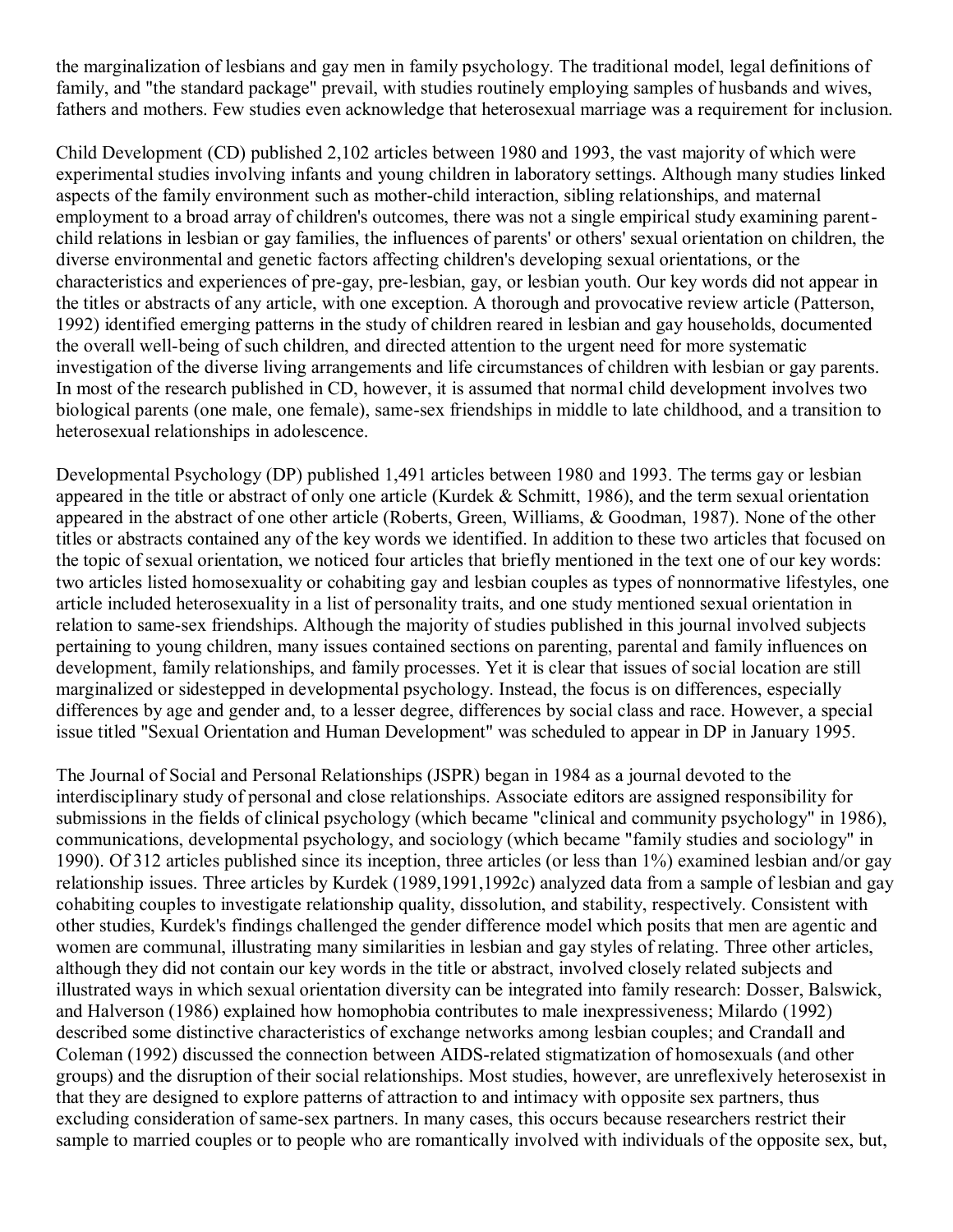in a few cases, a homosexual orientation was mentioned as a reason for eliminating respondents from the sample and analysis.

The American Sociological Review, the premier general sociology journal published by the American Sociological Association, published 817 articles between 1980 and 1993, of which four articles (half of 1%) concerned aspects of sexual orientation. These numbers corroborate Risman and Schwartz's (1988) conclusion that sociological research on male and female homo-sexuality "is conspicuously absent from prominent sociological journals" (p. 126). Further, and perhaps equally important, extant sociological work treats homosexuality as deviant, focuses on sexual behavior and attitudes, and ignores the family context and family relations of lesbians and gay men. Stephen and McMullin (1982) identitled correlates of tolerance of sexual nonconformity, Bainbridge (1989) discussed the influence of religion in deterring homosexuality and other forms of deviance, and Connell (1992) described the construction of diverse masculine identities among a sample of gay men. One other article (Kollock, Blumstein, & Schwartz, 1985) commented on some similarities and differences in conversational privileges and duties among female couples, male couples, and opposite-sex couples. In general, however, sociologists have not examined sexual orientation or have assumed that it is irrelevant.

The American Journal of Sociology published 530 articles between 1980 and 1993, with only two articles examining topics related to sexual orientation. Davies (1982) associated homosexuality with bestiality and transvestism, and discussed a same-sex orientation as a perverse form of sexual deviance. Greenberg and Bystryn (1982) traced the social history of Christian intolerance of homosexuality. No article published in AJS since 1982 has focused on the social context, correlates, or consequences of sexual orientation.

As a discipline, sociology emphasizes social stratification and inequality by socioeconomic status, race, age, and gender, but sexual orientation has been ignored as an axis of stratification. Sociologists routinely study the social structural influences of "background variables" such as religion, residence, region, and rural/urban background, but they have not seriously addressed sexual orientation. They are concerned with social movements and social change, with the intersection of biography and history, and with understanding socialization and the life course, but have not applied or extended these interests and theoretical frameworks to the study of the gay civil rights movement or the lives of lesbians and gay men. Longstanding concern with prejudice, discrimination, oppression, and social conflict has not been extended to the situation of lesbians and gay men. Where sexuality is studied, teenage and premarital sexual activity are the foci, behaviors which are assumed (falsely) to be uniformly heterosexual. Marriage and parenthood are often studied as indicators of a successful transition to adulthood. For example, Hirschman and Rindfuss (1982), in an article titled, "The Sequence and Timing of Family Formation Events in Asia," stated that "the transition from adolescence to adulthood is marked by a number of role changes, none more central than the beginnings of family formation with marriage and parenthood" (p. 660). By not even mentioning in abstracts or in sample descriptions the words heterosexual or homosexual, gay or lesbian, researchers are assuming either that respondents are heterosexual, or that sexual orientation is irrelevant.

# CHALLENGING HETEROSEXISM IN FAMILY RESEARCH

Our review of journals that publish family research leads to two observations: First, there is very little research in which the families of lesbians and gay men are the central focus, and the research that does exist is conducted by a small and sometimes prolific group of scholars. Second, mainstream family research does not include sexual orientation of family members as an integrative component of investigations. Although there is growing recognition of a paradigm shift toward family pluralism, and lesbian and gay families often are listed as an indicator of that shift, researchers have yet to find meaningful ways to incorporate sexual orientation into their studies of family phenomena. We concur with other commentators (e.g., Laird, 1993; Lewin, 1993; West-on, 1991) that heterosexism underlies the limited information accumulated to date about lesbian and gay families and the impact of sexual orientation on family life. Heterosexism is a bias, defined as "conceptualizing human experience in strictly heterosexual terms and consequently ignoring, invalidating, or derogating homosexual behaviors and sexual orientation, and lesbian, gay, and bisexual relationships and lifestyles" (Herek, Kimmel,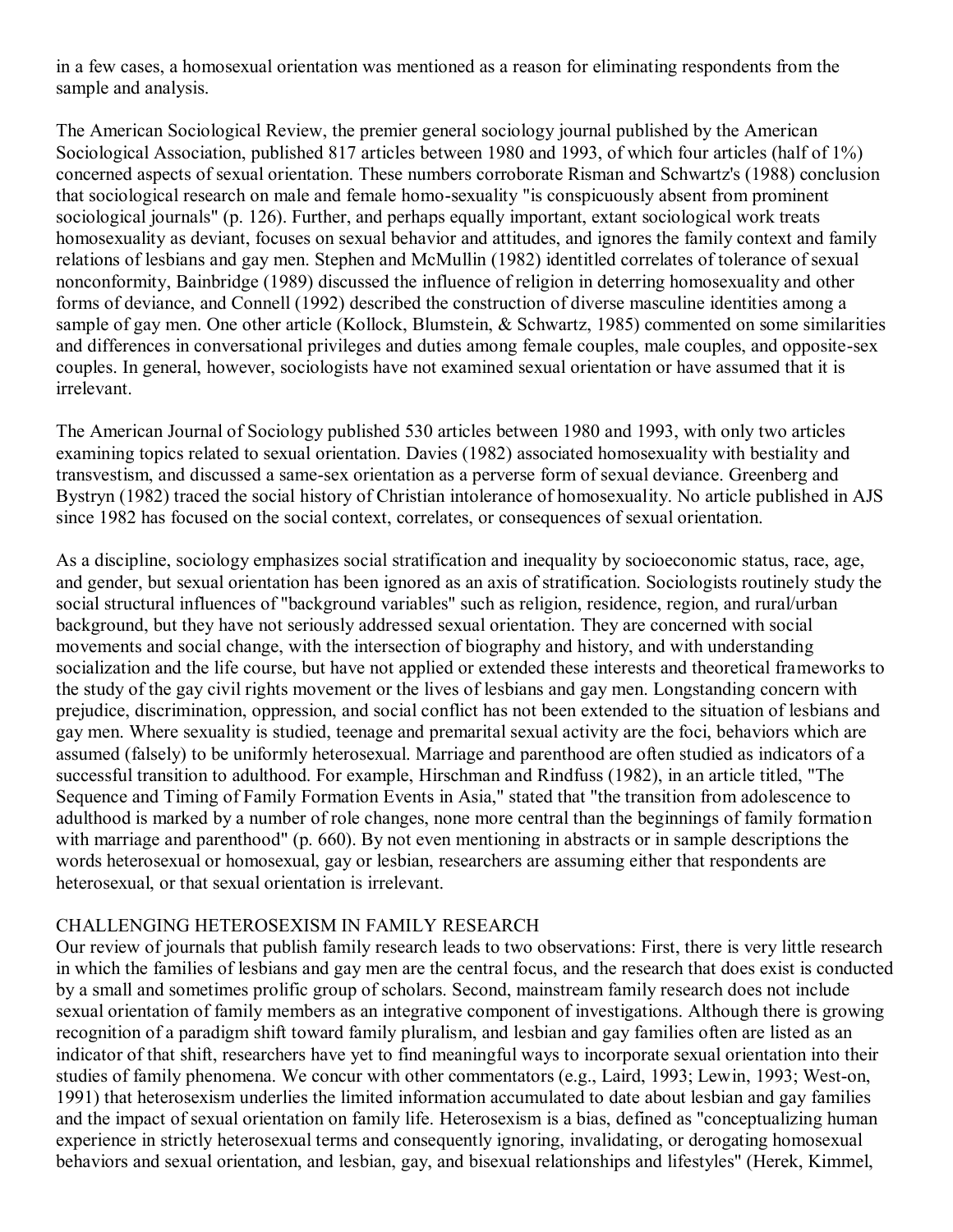Amaro, & Melton, 1991, p. 958). Heterosexist bias reflects a widespread cultural ignorance surrounding sexuality and relationships, and the subsequent labeling of sexual orientations other than exclusive heterosexuality as different and therefore deviant. Few social scientists have incorporated Bell and Weinberg's (1978) finding that lesbians and gay men are a heterogeneous group, characterized by diversity in age, race, education, and religion; instead, their diversity "has been pre-empted by a focus--perhaps an obsession--on characteristics thought to distinguish homosexual from heterosexual people" (Savin-Williams, 1990, p. 198).

Heterosexism operates in personal belief systems and in institutional practices. Like racism, sexism, and classism, heterosexism is a form of institutional oppression designed to ridicule, limit, or silence alternative discourses about identity and behavior. Societal institutions reinforce heterosexism by shaping and controlling knowledge. Gatekeepers, including funding agency administrators and proposal reviewers, human subjects review members, reviewers for professional journals, and academic colleagues on promotion and tenure committees, exert considerable power in their evaluations of proposals, manuscript submissions, and published papers that focus on what may be deemed sensitive topics. Such evaluations, in turn, govern what is researched and what is not researched, determine what is published and what is not published, and influence the career advancement of scholars interested in sexual orientation as a topic for study. In addition, there are practical impediments. As suggested by one reviewer, school boards may not allow questions about sexual orientation to be included in surveys that are administered to adolescents in their schools. National funding agencies may want to avoid situations where they have to defend to elected officials why they awarded a grant on a topic as controversial as "lesbian mothers" (Lewin, 1993, p. xvii). An untenured assistant professor may be warned by a superior never to disclose his sexual orientation in class lest he jeopardize his chances for promotion and tenure (Savin-Williams, 1993). In these and other ways, institutional and individual heterosexist biases limit the scope of knowledge generated by family research.

# IMPLICATIONS FOR FAMILY THEORY AND RESEARCH

# *Lesbian and Gay Standpoint Theories*

A new and affirmative research paradigm is needed that recognizes "the legitimacy of lesbian, gay male, and bisexual orientations, behaviors, relationships, and lifestyles" (Herek et al., 1991, p. 962). The small core of studies that is beginning to accumulate across disciplines suggests that the families of lesbians and gay men are diverse, variable, resilient, and thriving. Because of their diversity and complexity and the limited empirical research describing their lives, they require their own standpoint for investigation to yield what is unique, positive, and valuable about lesbian and gay family life (Brown, 1989). Laird (1993) argued that ethnographic research is the most urgent research direction at the present time, needed to generate "detailed, wholistic accounts of the dally lives of gay and lesbian families" (p. 320). Studies from lesbian and gay standpoints would place their narratives, meanings, and beliefs in the center of analysis, would bracket existing, presumably heterosexist, theories, and would avoid producing "what it is we thought we would see in the first place" (Laird, 1993, p. 320).

Biculturalism--the contradiction of being between two cultures--offers a promising theoretical direction from a lesbian and gay standpoint (Brown, 1989). For example, lesbian mothers and gay fathers are bicultural in terms of the main-stream heterosexual culture in which they interact as parents of their children, and the lesbian and gay community in which they relate with peers who share a same-sex identity. An aspect of bi-culturalism is resilience and creative adaptation in the context of minority group oppression and stigma (Brown, 1989; Laird, 1993). The concept of biculturality offers a potential link to other oppressed groups in American society. Peters (1988) documented, for example, the dual socialization that many Black parents provide for their children, preparing them for the institutionalized racism they will confront and at the same time helping them "to become self-sufficient, competent adults" (p. 238).

# *Family Theories*

In addition to descriptions of lesbian and gay families from their own standpoints, family theories can illuminate the multiple contexts of lesbian and gay family relations. Like symbolic interactionist theories, family ecology and feminist theories emphasize that researchers must understand these families from the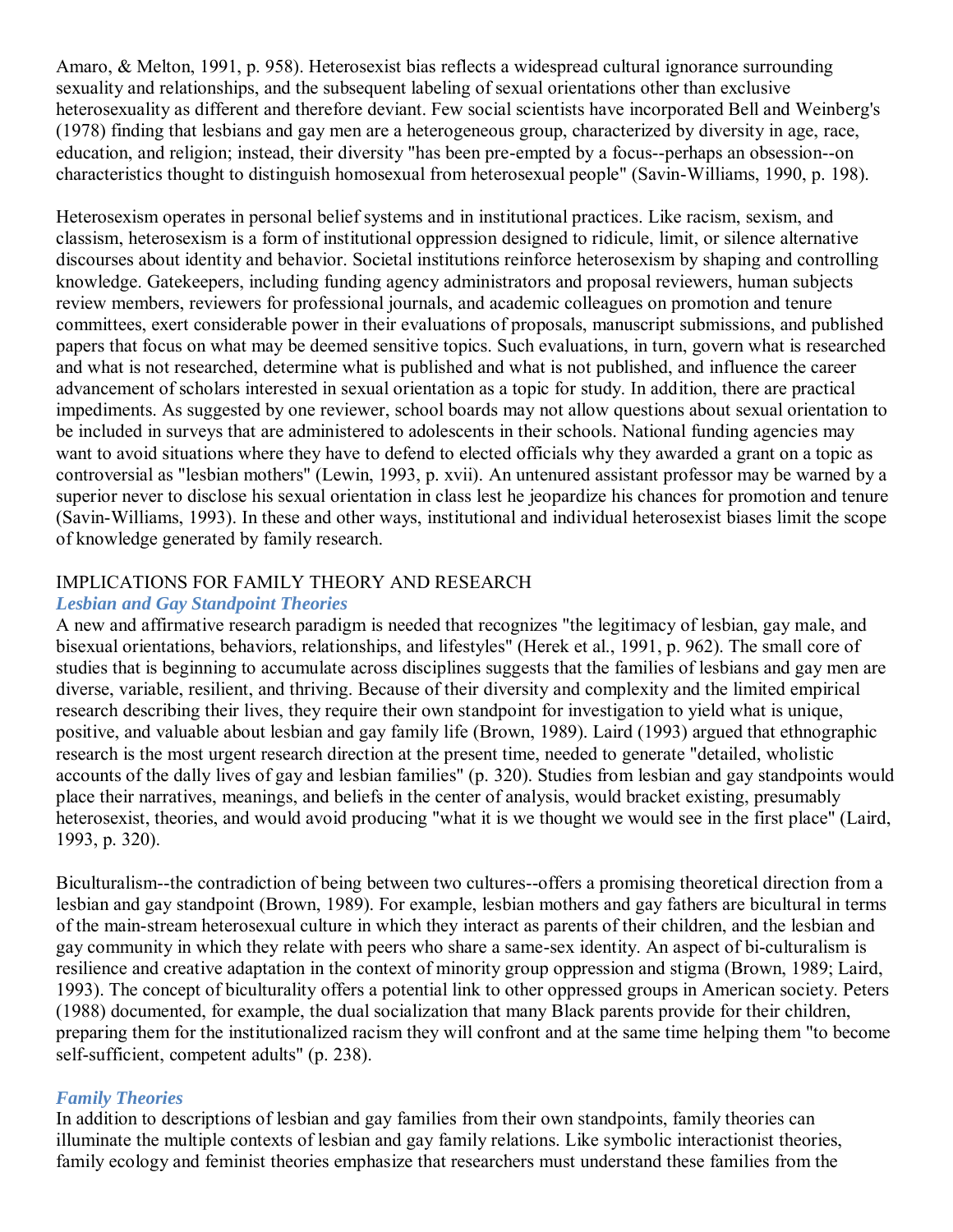subjective perspectives of individuals living within them. How do they feel about their family situations, their time together, their relationships with one another, their sexual orientation, their parenting experiences, practices, values, and involvement? How do children in these families view their family experiences and relationships? Young children, for example, are not likely to define their parents as "lesbian" or "gay." More consequential for understanding these children and their well-being is whether they feel secure and attached to their parent(s), whether they view parents and others as warm, supportive, and nurturant, and whether their social environment provides control and stability.

The underlying values of family ecology theory-values including justice, freedom, loving and nurturing relationships, a sense of community, tolerance, and trustworthiness--dictate that researchers "must attend to special problems of groups and subcultures who lack power, self-de-termination, and access to resources and who experience discrimination and prejudice" (Bubolz & Sontag, 1993, p. 427). As we gain understanding of the social ecologies of lesbian and gay families, including the societal and institutional constraints on their wellbeing, the "knowledge can be used to transform oppressive social structures in order to bring about greater justice and freedom for all family members and for a diversity of families" (Bubolz & Sontag, 1993, p. 428).

Feminist perspectives contribute to our understanding of the interaction of gender and other social locations, such as sexual orientation (Osmond & Thorne, 1993). Consider the example of lesbianism and motherhood, formerly viewed as two mutually exclusive and opposing life domains, and now recognized as simultaneous and interdependent experiences (Falk, 1989; Lewin, 1993). The lesbian and gay civil rights movement, the feminist movement, and women's disenchantment with traditional marriage and parenting arrangements have allowed mothers who are lesbians to be more open about their sexual orientation. Lesbians have always raised children, but until recently, they were likely to be restricted and closeted due to fears of harassment and of losing custody of their children. In a male-dominated society, women's responsibilities for child-rearing and childbearing are assumed to be natural, and mothering is assumed to be essential for the adequate development of the child (Baber & Allen, 1992). A feminist perspective reveals that mothering in the context of legal marriage is the standard against which all other forms of mothering (and parenting) are judged. Within this cultural context for appropriate motherhood, lesbian mothers are devalued relative to heterosexually married mothers (DiLapi, 1989), yet motherhood pulls lesbians, "however ambiguously, into a central position in the gender system" (Lewin, 1993, p. 184).

A life course perspective underscores the need to recognize the multiple pathways and transitions involved in the formation and development of lesbian and gay families, the short-term changes and long-term trajectories of individual development and family life, and the socially created and organized meanings of these life events (Elder, 1991). In addition to illuminating the rich diversity of lesbian and gay families, a life course framework highlights the interplay of historical, demographic, and social structural influences in shaping family experiences, as well as the dynamics of intergenerational relations (Bengtson & Allen, 1993). A life course perspective also provides a conceptual framework for guiding inclusion of lesbians and gay men and their families in samples representative of the general population. Taken together, the ecological, feminist, and life course perspectives offer the promise to enrich our understanding of the internal dynamics, social ecologies, transitions, and turning points of lesbian and gay families.

# *Research Directions*

We have described some of the costs and problems of excluding a significant minority population, lesbian and gay families, from investigations of families. Lesbians, gay men, and their families are not a demographic anomaly. By ignoring them, family research misrepresents how diverse all families are. This distortion, like the distortion in research on African American families (Demos, 1990), is not harmless or value-free. Our silence as family researchers on this issue contributes to a general climate of intolerance and to maintenance of the status quo. Lesbian and gay partnerships and some parent-child relationships do not have the same civil rights or legal status that heterosexual marriage and legal parenthood confer on non-gay people (Bersoff & Ogden, 1991; Editors of the Harvard Law Review, 1990; Falk, 1989).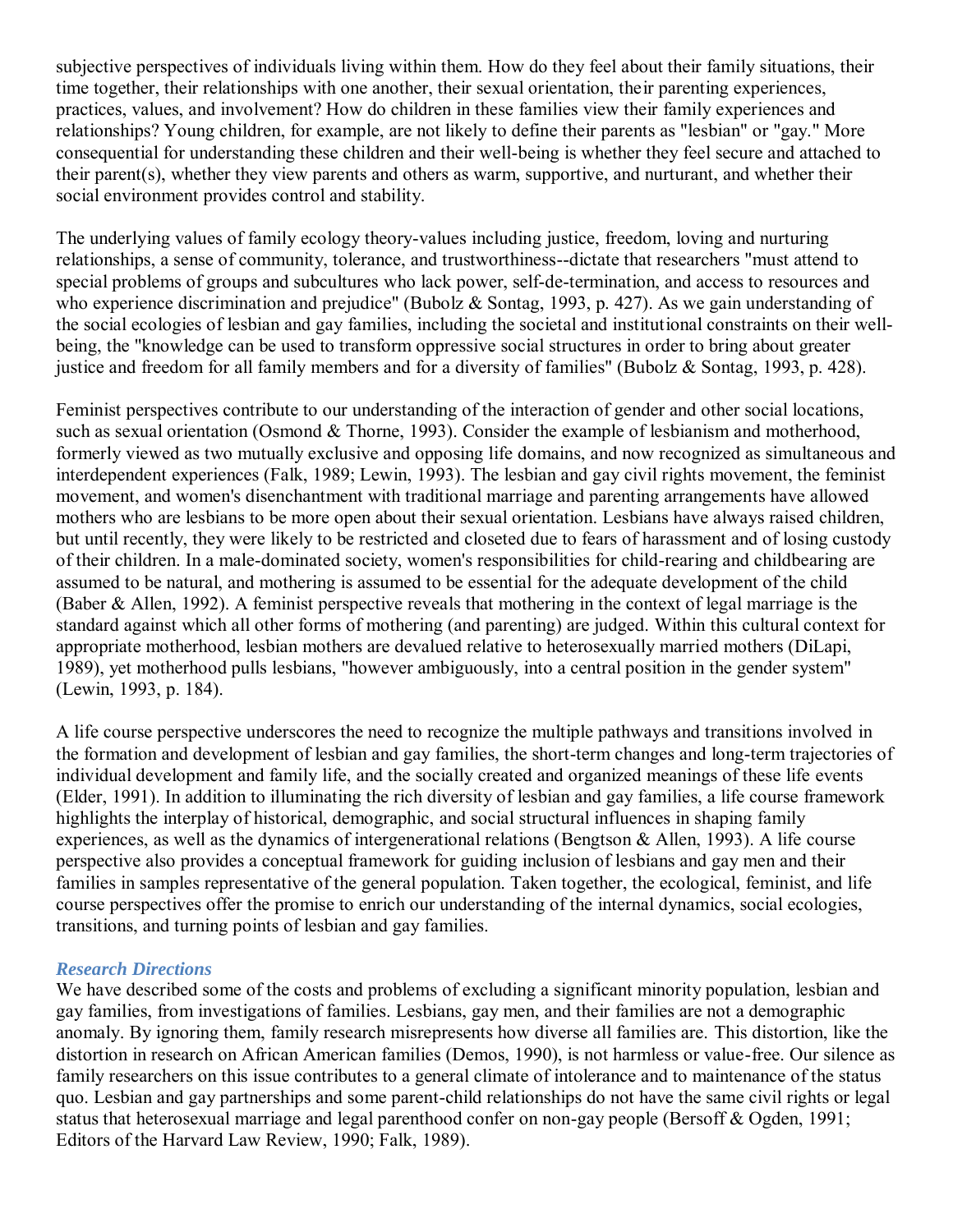The neglect of lesbian and gay families in family research can be corrected. First, sexual orientation is relevant to most aspects of family life; thus including questions about sexual orientation in large-scale data sets would contribute knowledge that is more representative of all families. We found in our review of research published in nine leading journals that a substantial proportion of family research relies on secondary data analysis. The a priori exclusion of lesbians and gay men from these samples precludes examination and comparison of particular kinds of questions and subjects. Recognition and appreciation of lesbian and gay families can be and should be incorporated into the research and peer review processes at all levels. Investigators should acknowledge these families in conceptualizing and designing their projects, in defining research questions and devising measures, and in testing, revising, and constructing theories. Colleagues, journal reviewers, and editors can challenge sample descriptions in which sexual orientation is not mentioned or heterosexuality is assumed. In this regard, it is important to recognize that marital status is not always an appropriate proxy measure for sexual orientation.

Relevant questions to be included in general population research would address the multiple contexts in which sexual orientation is expressed and experienced in families. It would use language that affirms the complexity of lesbian and gay experience but does not reduce gay people to their sexual orientation (e.g., "homosexuals"). Research on cohabitation, romantic relationship development and dissolution, sexual behavior and attitudes, and intergenerational relations are among the many content areas in which heterosexist bias should be challenged and replaced with knowledge of diversity. Guidelines for avoiding heterosexist bias in psychological research can be adapted to inform research designs in family studies. In formulating the research question, for example, Herek et al. (1991) suggested that investigators consider whether the research question devalues or stigmatizes lesbians, gay men, and bisexual people, and whether the research question implicitly assumes that observed characteristics are caused by the subjects' sexual orientation. Regarding research design and procedures, Herek et al. (1991) recommended considering, among other issues, whether sexual orientation is assessed appropriately, if all participants are assumed to be heterosexual, and in what ways researchers' personal attitudes and feelings might influence participants' responses.

Second, in addition to integrating questions about sexual orientation and family relations into general family research, detailed investigations of lesbian and gay families will help family researchers shed new light on such little-understood phenomena as the intersections of sexual orientation and gender in families and the ability of families to cope with stigma while forging permanent, enduring bonds without societal support. Lesbian and gay family kin relations offer new conceptual inroads into older concepts in the family literature, such as the static dichotomies of voluntary versus obligatory ties or family of origin versus family of procreation. While knowledge accumulates about lesbian and gay intimate relationships and parenting, new investigations of intergenerational and extended family relations beyond the procreative family life cycle will become a priority. Holistic, ethnographic studies of lesbian and gay families from their own standpoints will correct the deficit character of much of the existing research and balance the existing record with positive aspects (Laird, 1993).

The investigation of lesbian and gay family relations is a new frontier in family studies. Integrating these families into our knowledge base will require uprooting timeworn assumptions about the primacy of heterosexual identity, coupling, parenting, and kin relations. Yet, the challenge is offset by the promise of new ways of thinking about families, broad enough to include family forms and processes still on the margins of how we conceptualize family diversity.

# **NOTE**

An earlier version of this article was presented at the Theory Construction and Research Methodology Workshop at the annual meeting of the National Council on Family Relations, Baltimore, MD, November 1993. We thank Alexis Walker, Charlotte Patterson, Larry Kurdek, Michael Johnson, Tamara J. Stone, Leslie McHaney Demo, Leigh Anne Bramon, Ritch Savin-Williams, Peggye Dilworth-Anderson, Gary Bowen, Michelle Maher, and the anonymous reviewers for their very thoughtful and constructive comments on earlier drafts of this paper.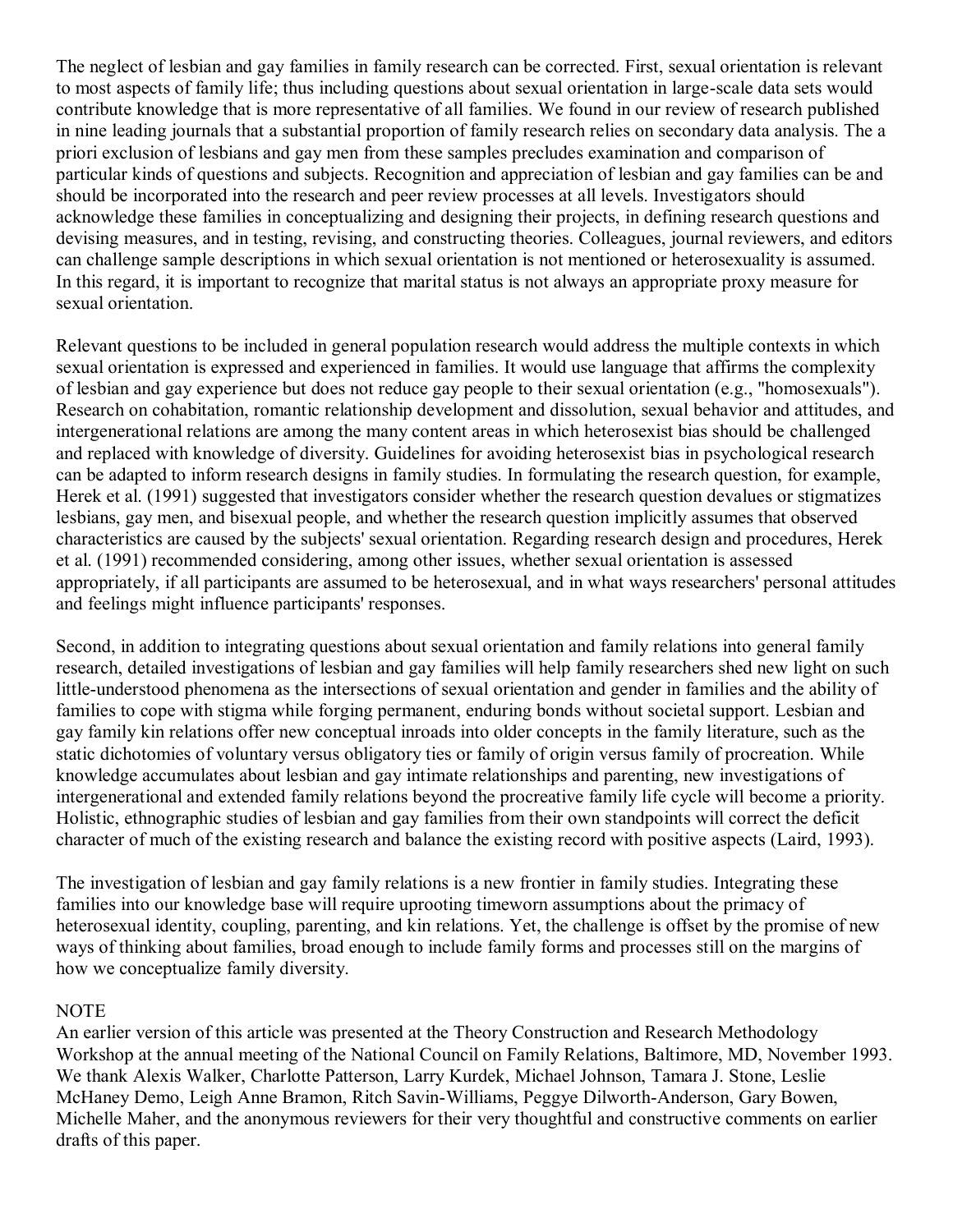TABLE 1 STUDIES ON LESBIAN OR GAY FAMILIED PUBLISHED IN FAMILY JOURNALS, 1980 TO 1993

| Journal                            | <b>Total Articles</b> | <b>Explicit Content</b> | <b>Related Content</b> |
|------------------------------------|-----------------------|-------------------------|------------------------|
| <b>Family Relations</b>            | 97                    | 10                      | 40                     |
| Journal of Marriage and the Family | .209                  |                         |                        |
| Journal of Family Issues           | 418                   |                         |                        |
| Total                              | 2.598                 |                         |                        |

#### TABLE 2 STUDIES ON LESBIAN OR GAY FAMILIES PUBLISHED IN JOURNALS IN RELATED FIELDS, 1980 TO 1993

| 1111110, 1700 TO 1775                        |                       |                   |  |
|----------------------------------------------|-----------------------|-------------------|--|
| Journal                                      | <b>Total Articles</b> | Articles on Topic |  |
| Journal of Family Psychology                 | 213                   |                   |  |
| Child Development                            | 2,102                 |                   |  |
| Developmental Psychology                     | 1,491                 |                   |  |
| Journal of Social and Personal Relationships | 312                   |                   |  |
| American Sociological Review                 | 817                   |                   |  |
| American Journal of Sociology                | 530                   |                   |  |
| Total                                        | 5,465                 |                   |  |

# **REFERENCES**

- Acock, A. C., & Demo, D. H. (1994). Family diversity and well-being. Thousand Oaks, CA: Sage.
- Baber, K. M., & Allen, K. R. (1992). Women and families: Feminist reconstructions. New York: Guilford.
- Bainbridge, W. S. (1989). The religious ecology of deviance. American Sociological Review, 54, 288- 295.
- Bell, A. P., & Weinberg, M. S. (1978). Homosexualities: A study of diversity among men and women. New York: Simon & Schuster.
- Bengtson, V. L., & Allen, K. R. (1993). The life course perspective applied to families over time. In P. G. Boss, W. J. Doherty, R. LaRossa, W. R. Schumm, & S. K. Steinmetz (Eds.), Sourcebook of family theories and methods (pp. 469-499). New York: Plenum.
- Bersoff, D. N., & Ogden, D. W. (1991). APA Amicus Curiae Briefs: Furthering lesbian and gay male civil rights. American Psychologist, 46, 950-956.
- Blumstein, P., & Schwartz, P. W. (1983). American couples. New York: William Morrow.  $\bullet$
- Bould, S. (1993). Familial caretaking: A middle range definition of family in the context of social  $\bullet$ policy. Journal of Family Issues, 14, 133-151.
- Bozett, F. W. (1980). Gay fathers: How and why they disclose their homosexuality to their children. Family Relations, 29, 173-179.
- Bozett, F. W. (1987a). Children of gay fathers. In F. W. Bozett (Ed.), Gay and lesbian parents (pp. 39- 57). New York: Praeger.
- Bozett, F. W. (1987b). Gay fathers. In F. W. Bozett (Ed.), Gay and lesbian parents (pp. 3-22). New York: Praeger.
- $\bullet$  Bronfenbrenner, U., & Crouter, A. C. (1983). The evolution of environmental models in developmental research. In P. H. Mussen (Ed.), Handbook of child psychology (4th ed., pp. 357-414). New York: John Wiley.
- Brown, L. S. (1989). New voices, new visions: Toward a lesbian/gay paradigm for psychology. Psychology of Women Quarterly, 13, 445-458.
- Bubolz, M. M., & Sontag, M. S. (1993). Human ecology theory. In P. G. Boss, W. J. Doherty, R. LaRossa, W. R. Schumm, & S. K. Steinmetz (Eds.), Sourcebook of family theories and methods (pp. 419448). New York: Plenum.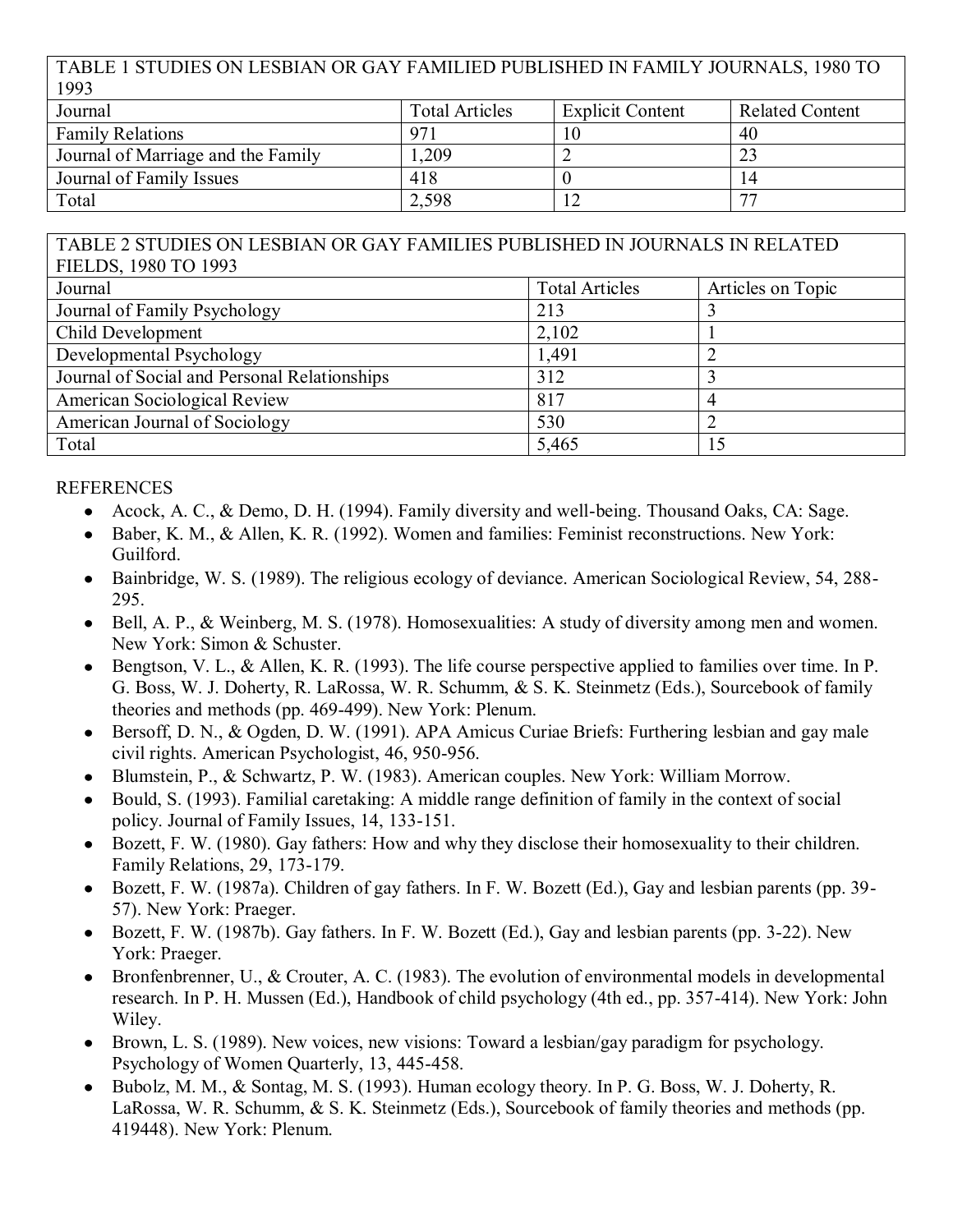- Bumpass, L. L., Sweet, J. A., & Cherlin, A. (1991). The role of cohabitation in declining rates of  $\bullet$ marriage. Journal of Marriage and the Family, 53, 913-927.
- Cheal, D. (1991). Family and the state of theory. Toronto: University of Toronto Press.
- Cherlin, A. (1983). Family policy: The conservative challenge and the progressive response. Journal of Family Issues, 4, 427-438.
- Cleveland, P. H., Walters, L. H., Skeen, P., & Robinson, B. E. (1988). If your child had AIDS . . .: Responses of parents with homosexual children. Family Relations, 37, 150-153.
- Coleman, M., & Ganong, L. H. (1990). Remarriage and stepfamily research in the 1980s: Increased  $\bullet$ interest in an old family form. Journal of Marriage and the Family, 52, 925-940.
- Connell, R. W. (1992). A very straight gay: Masculinity, homosexual experience, and the dynamics of  $\bullet$ gender. American Sociological Review, 57, 735-751.
- Crandall, C. S., & Coleman, R. (1992). AIDS-related stigmatization and the disruption of social  $\bullet$ relationships. Journal of Social and Personal Relationships, 9, 163177.
- Crosbie-Burnett, M., & Helmbrecht, L. (1993). A descriptive empirical study of gay male stepfamilies.  $\bullet$ Family Relations, 42, 256-262.
- D'Antonio, W. V. (1985). The American Catholic family: Signs of cohesion and polarization. Journal of Marriage and the Family, 47, 395-405.
- Davies, C. (1982). Sexual taboos and social boundaries. American Journal of Sociology, 87, 1032-1063.
- Demo, D. H., & Allen, K. R. (1994). From social addresses to social ecologies: Toward an  $\bullet$ understanding of diversity within lesbian and gay families. Manuscript submitted for publication.
- Demos, V. (1990). Black family studies in the Journal of Marriage and the Family and the issue of distortion: A trend analysis. Journal of Marriage and the Family, 52, 603-612.
- DiLapi, E. M. (1989). Lesbian mothers and the motherhood hierarchy. In F. W. Bozett (Ed.),  $\bullet$ Homosexuality and the family (pp. 101-121). New York: Harrington Park.
- Doherty, W. J., Boss, P.G., LaRossa, R., Schumm, W. R., & Steinmetz, S. K. (1993). Family theories  $\bullet$ and methods: A contextual approach. In P. G. Boss, W. J. Doherty, R. LaRossa, W. R. Schumm, & S. K. Steinmetz (Eds.), Sourcebook of family theories and methods (pp. 3-30). New York: Plenum.
- Dosser, D. A., Balswick, J. O., & Halverson, C. F. (1986). Male inexpressiveness and relationships.  $\bullet$ Journal of Social and Personal Relationships, 3, 241-258.
- Downey, D. B., & Powell, B. (1993). Do children in single-parent households fare better living with  $\bullet$ same-sex parents? Journal of Marriage and the Family, 55, 55-71.
- Editors of the Harvard Law Review. (1990). Sexual orientation and the law. Cambridge: Harvard  $\bullet$ University Press.
- Elder, G. H., Jr. (1991). Life course. In E. F. Borgotta & M. L. Borgotta (Eds.), The encyclopedia of  $\bullet$ sociology (pp. 281-311). New York: MacMillan.
- Falk, P. J. (1989). Lesbian mothers: Psychosocial assumptions in family law. American Psychologist,  $\bullet$ 44, 941-947.
- Fay, R. E., Turner, C. F., Klassen, A. D., & Gagnon, J. H. (1989). Prevalence and patterns of same- $\bullet$ gender sexual contact among men. Science, 243, 338-348.
- Ferree, M. M. (1990). Beyond separate spheres: Feminism and family research. Journal of Marriage and  $\bullet$ the Family, 52, 866-884.
- Fossett, M. A., & Kiecolt, K. J. (1991). A methodological review of the sex ratio: Alternatives for  $\bullet$ comparative research. Journal of Marriage and the Family, 53, 941-957.
- Glenn, E. N. (1987). Gender and the family. In B. B. Hess & M. M. Ferree (Eds.), Analyzing gender  $\bullet$ (pp. 348380). Newbury Park, CA: Sage.
- Glick, P. (1988). Fifty years of family demography: A record of social change. Journal of Marriage and  $\bullet$ the Family, 50, 861-873.
- Goodman, P. (1991,May). Supporting our gay loved ones: A Parents FLAG perspective. Paper presented  $\bullet$ at the American Psychiatric Association Annual Meeting, New Orleans.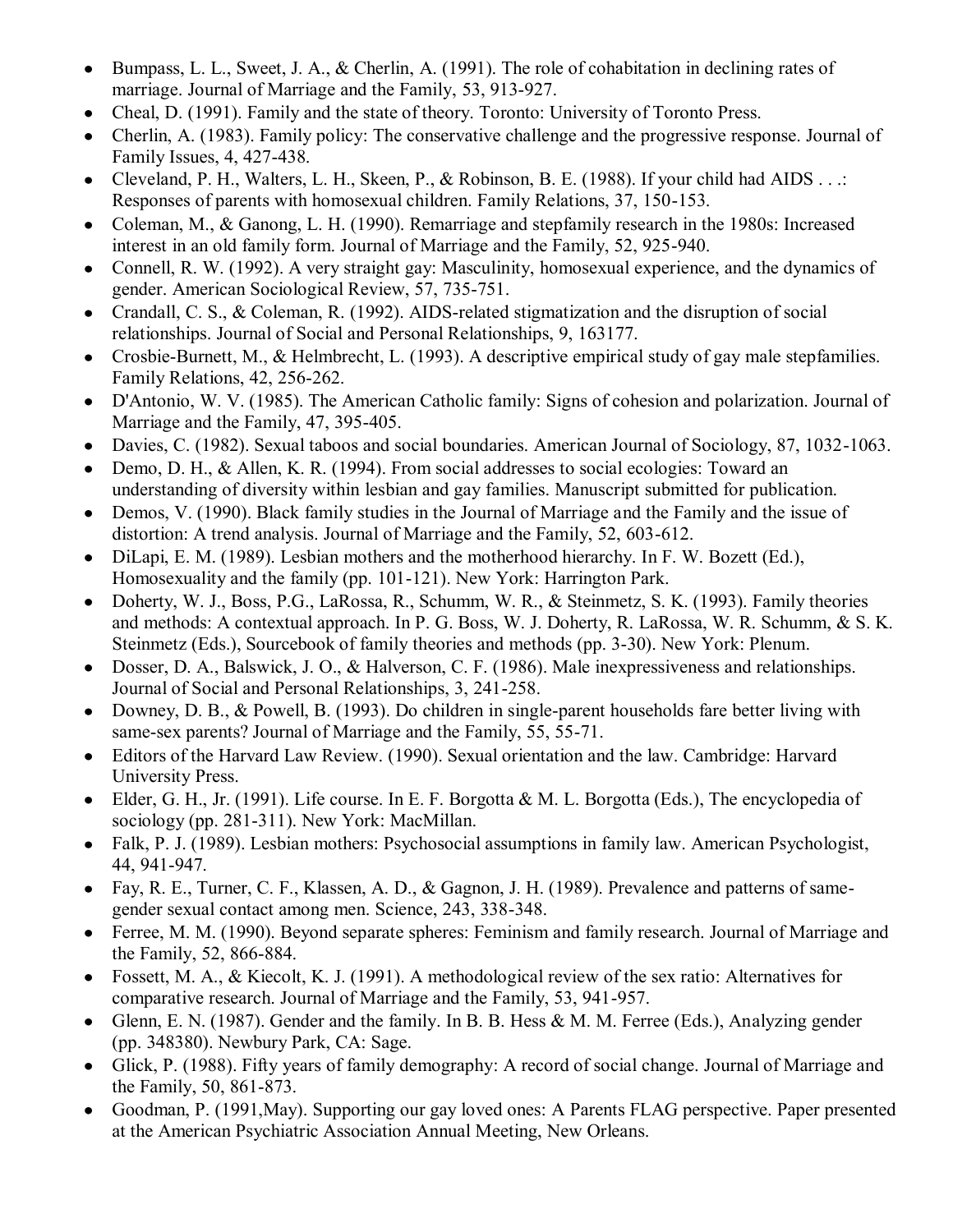- Gottman, J. S. (1990). Children of gay and lesbian parents. In F. W. Bozett & M. B. Sussman (Eds.),  $\bullet$ Homosexuality and family relations (pp. 177-196). New York: Harrington Park.
- Greenberg, D. F., & Bystryn, M. H. (1982). Christian intolerance of homosexuality. American Journal of Sociology, 88, 515-548.
- Hare, J., & Richards, L. (1993). Children raised by lesbian couples: Does context of birth affect father  $\bullet$ and partner involvement? Family Relations, 42, 249-255.
- Harry, J. (1983). Gay male and lesbian relationships. In E. D. Macklin & R. H. Rubin (Eds.),  $\bullet$ Contemporary families and alternative life styles (pp. 216-234). Beverly Hills, CA: Sage.
- Hendrick, S. S. (1988). A generic measure of relationship satisfaction. Journal of Marriage and the Family, 50, 93-98.
- Herek, G. M., Kimmel, D. C., Amaro, H., & Melton, G. B. (1991). Avoiding heterosexist bias in  $\bullet$ psychological research. American Psychologist, 46, 957-963.
- Hirschman, C., & Rindfuss, R. (1982). The sequence and timing of family formation events in Asia.  $\bullet$ American Sociological Review, 47, 660-680.
- Kinsey, A. C., Pomeroy, W. B., & Martin, C. E. (1948). Sexual behavior in the human male.  $\bullet$ Philadelphia: W. B. Saunders.
- Kinsey, A. C., Pomeroy, W. B., Martin, C. E., & Gebhard, P. H. (1953). Sexual behavior in the human female. Philadelphia: W. B. Saunders.
- Koepke, L., Hare, J., & Moran, P. B. (1992). Relationship quality in a sample of lesbian couples with  $\bullet$ children and child-free lesbian couples. Family Relations, 41, 224-229.
- Kollock, P., Blumstein, P., & Schwartz, P. (1985). Sex and power in interaction: Conversational privileges and duties. American Sociological Review, 50, 30-46.
- Kurdek, L. A. (1989). Relationship quality in gay and lesbian cohabiting couples: A 1-year follow study.  $\bullet$ Journal of Social and Personal Relationships, 6, 39-59.
- Kurdek, L. A. (1991). The dissolution of gay and lesbian couples. Journal of Social and Personal  $\bullet$ Relationships, 8, 265-278.
- Kurdek, L. A. (1992a). Assumptions versus standards: The validity of two relationship cognitions in heterosexual and homosexual couples. Journal of Family Psychology, 6, 164-170.
- Kurdek, L. A. (1992b). Dimensionality of the Dyadic Adjustment Scale: Evidence from heterosexual  $\bullet$ and homosexual couples. Journal of Family Psychology, 6, 22-35.
- Kurdek, L. A. (1992c). Relationship stability and relationship satisfaction in cohabiting gay and lesbian  $\bullet$ couples: A prospective longitudinal test of the contextual and interdependence models. Journal of Social and Personal Relationships, 9, 125-142.
- Kurdek, L. A. (in press). Lesbian and gay couples. In A. R. D'Augelli & C. J. Patterson (Eds.), Lesbian  $\bullet$ and gay identities over the lifespan: Psychological perspectives on personal, relational, and community processes. New York: Oxford University Press.
- Kurdek, L. A., & Schmitt, J. P. (1986). Early development of relationship quality in heterosexual  $\bullet$ married, heterosexual cohabiting, gay, and lesbian couples. Developmental Psychology, 22, 305-309.
- Laird, J. (1993). Lesbian and gay families. In F. Walsh (Ed.), Normal family processes (2nd ed., pp.  $\bullet$ 282-328). New York: Guilford.
- Lewin, E. (1993). Lesbian mothers: Accounts of gender in American culture. Ithaca, NY: Cornell  $\bullet$ University Press.
- Macklin, E. D. (1980). Nontraditional family forms: A decade of research. Journal of Marriage and the  $\bullet$ Family, 42, 905-922.
- Macklin, E. D. (1988). AIDS: Implications for families. Family Relations, 37, 141-149.  $\bullet$
- Marsiglio, W. (1991). Male procreative consciousness and responsibility: A conceptual analysis and  $\bullet$ research agenda. Journal of Family Issues, 12, 268-290.
- Martinson, B. C., & Wu, L. L. (1992). Parent histories: Patterns of change in early life. Journal of  $\bullet$ Family Issues, 13, 351-377.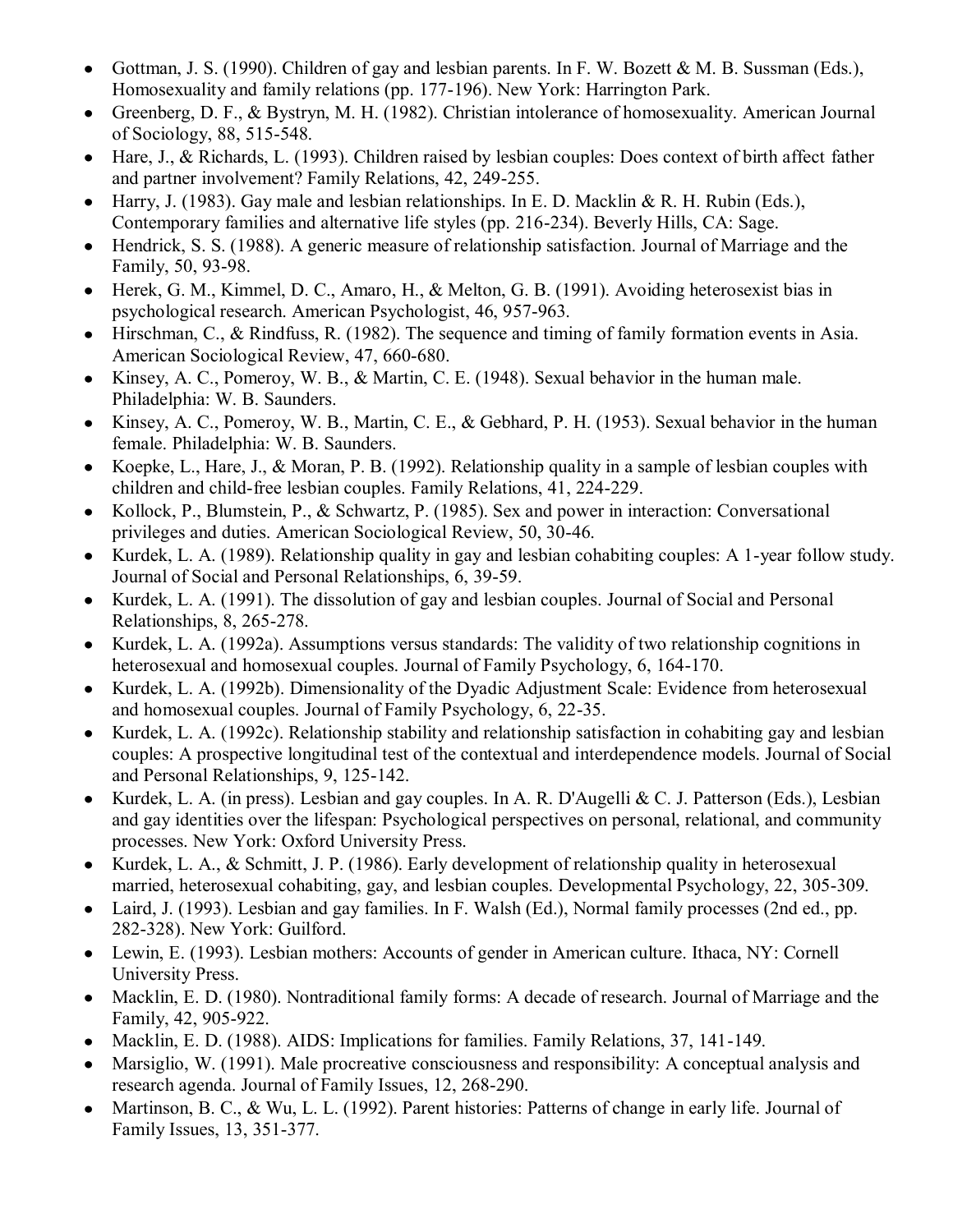- Meyer, C. J., & Rosenblatt, P. C. (1987). Feminist analysis of family textbooks. Journal of Family  $\bullet$ Issues, 8, 247-252.
- Milardo, R. M. (1992). Comparative methods for delineating social networks. Journal of Social and Personal Relationships, 9, 447-461.
- Noller, P. & Fitzpatrick, M. A. (1990). Marital communication in the eighties. Journal of Marriage and  $\bullet$ the Family, 52, 832-843.
- Osmond, M. W., & Thorne, B. (1993). Feminist theories: The social construction of gender in families  $\bullet$ and society. In P. G. Boss, W. J. Doherty, R. LaRossa, W. R. Schumm, & S. K. Steinmetz (Eds.), Sourcebook of family theories and methods (pp. 591-623). New York: Plenum.
- Patterson, C. J. (1992). Children of lesbian and gay parents. Child Development, 63, 1025-1042.  $\bullet$
- Patterson, C. J. (1994a). Children of the lesbian baby boom: Behavioral adjustment, self-concepts, and  $\bullet$ sex role identity. In B. Greene & G. M. Herek (Eds.), Lesbian and gay psychology: Theory, research, and clinical applications (pp. 156-175). Thousand Oaks, CA: Sage.
- Patterson, C. J. (1994b). Lesbian and gay families. Current Directions in Psychological Science, 3(2),  $\bullet$ 6264.
- Peplau, L. A. (1991). Lesbian and gay relationships. In J. C. Gonsiorek & J. D. Weinrich (Eds.),  $\bullet$ Homosexuality: Research implications for public policy (pp. 177196). Newbury Park, CA: Sage.
- Peplau, L. A., & Cochran, S. D. (1990). A relationship perspective on homosexuality. In D. P. McWhirter, S. A. Sanders, & J. M. Reinisch (Eds.), Homosexuality/heterosexuality (pp. 321-349). New York: Oxford University.
- Peters, M. F. (1988). Parenting in Black families with young children: A historical perspective. In H. P.  $\bullet$ McAdoo (Ed.), Black families (2nd ed., pp. 228-241). Newbury Park, CA: Sage.
- Rapp, R. (1982). Family and class in contemporary America: Notes toward an understanding of  $\bullet$ ideology. In B. Thorne with M. Yalom (Ed.), Rethinking the family: Some feminist questions (pp. 168- 187). New York: Longman.
- Reiss, I. L. (1981). Some observations on ideology and sexuality in America. Journal of Marriage and  $\bullet$ the Family, 43, 271-283.
- Reiss, I. L. (1986). A sociological journey into sexuality. Journal of Marriage and the Family, 48, 233-  $\bullet$ 242.
- Renzetti, C. M. (1989). Building a second closet: Third party responses to victims of lesbian partner  $\bullet$ abuse. Family Relations, 38, 157-163.
- Risman, B., & Schwartz, P. (1988). Sociological research on male and female homosexuality. Annual  $\bullet$ Review of Sociology, 14, 125-147.
- Roberts, C. W., Green, R., Williams, K., & Goodman, M. (1987). Boyhood gender identity  $\bullet$ development: A statistical contrast of two family groups. Developmental Psychology, 23, 544-557.
- Robinson, B. E., Skeen, P., Hobson, C. F., & Herr-man, M. (1982). Gay men's and women's perceptions of early family life and their relationships with parents. Family Relations, 31, 79-83.
- Rodgers, R. H., & White, J. M. (1993). Family development theory. In P. G. Boss, W. J. Doherty, R.  $\bullet$ LaRossa, W. R. Schumm, & S. K. Steinmetz (Eds.), Sourcebook of family theories and methods (pp. 225254). New York: Plenum.
- Ross, J. L. (1988). Challenging boundaries: An adolescent in a homosexual family. Journal of Family  $\bullet$ Psychology, 2, 227-240.
- Savin-Williams, R. C. (1990). Gay and lesbian adolescents. In F. W. Bozett & M. B. Sussman (Eds.),  $\bullet$ Homosexuality and family relations (pp. 197-216). New York: Harrington Park.
- Savin-Williams, R. C. (1993). Personal reflections on coming out, prejudice, and homophobia in the  $\bullet$ academic workplace. In L. Diamant (Ed.), Homosexual isSues in the workplace (pp. 225-241). Washington, DC: Taylor & Francis.
- Scanzoni, J. (1982). Reconsidering family policy: Status quo or force for change? Journal of Family  $\bullet$ Issues, 3, 277-300.